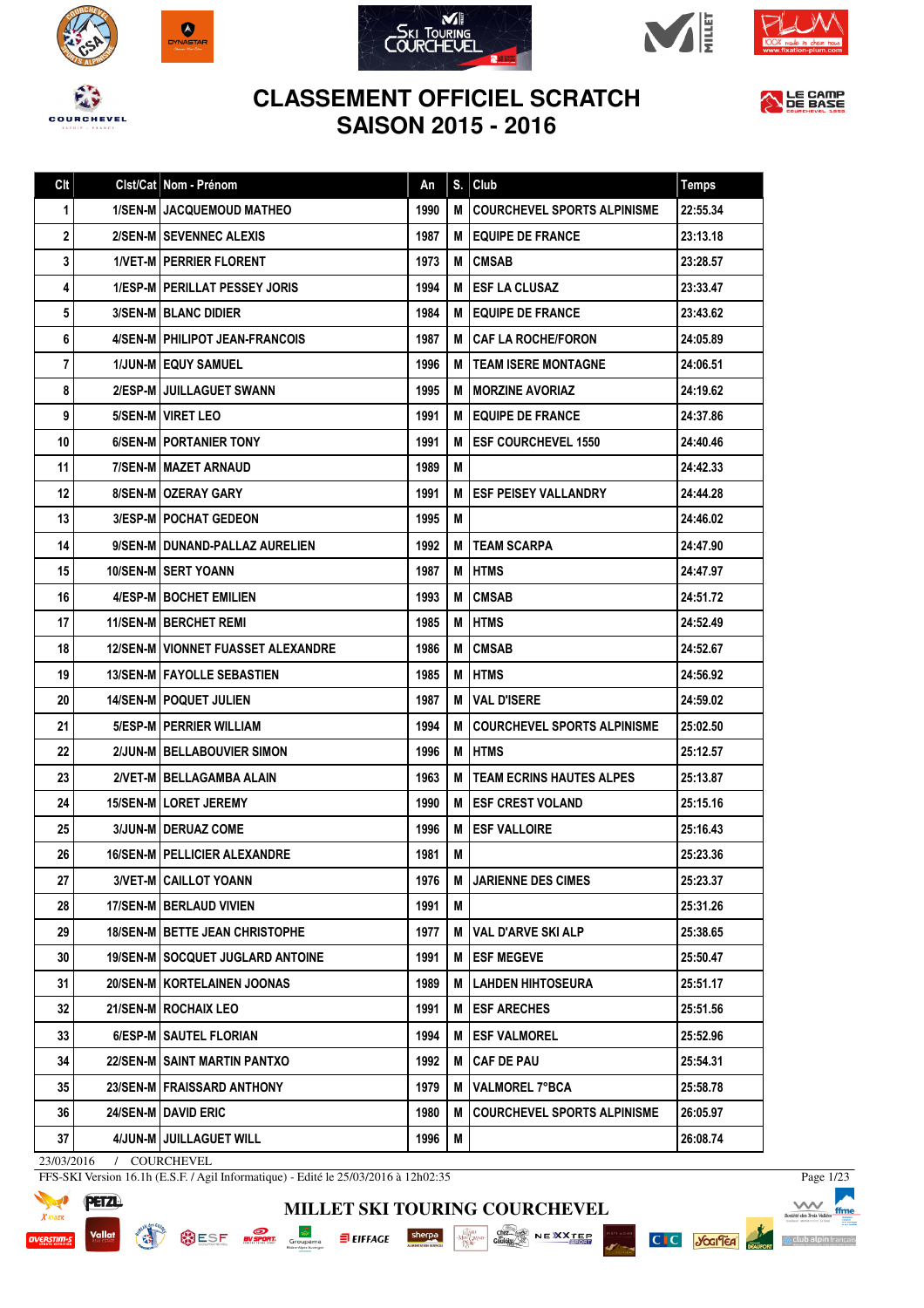| Clt | Cist/Cat   Nom - Prénom             | An   | S. | Club                               | <b>Temps</b> |
|-----|-------------------------------------|------|----|------------------------------------|--------------|
| 38  | 25/SEN-M   ROCHE TANGUY             | 1984 | М  |                                    | 26:09.28     |
| 39  | 4/VET-M GACHET GREGORY              | 1976 | м  | <b>ESF ARECHES</b>                 | 26:15.58     |
| 40  | <b>26/SEN-MIPERRIN FREDERIC</b>     | 1985 | М  | <b>RAIDEURS DU MATIN</b>           | 26:19.68     |
| 41  | 27/SEN-M GIRARDO FRANCOIS XAVIER    | 1978 | M  | <b>HTMS</b>                        | 26:20.60     |
| 42  | <b>28/SEN-M   ROMANET AURELIEN</b>  | 1982 | М  | <b>ESF MONTALBERT</b>              | 26:24.42     |
| 43  | <b>29/SEN-M HIVERT FRANCOIS</b>     | 1981 | М  | <b>CMSAB</b>                       | 26:25.22     |
| 44  | <b>7/ESP-M ALLERME CHARLY</b>       | 1994 | м  | <b>CLUB DES SPORTS VALMOREL</b>    | 26:28.97     |
| 45  | <b>30/SEN-M GAUDINO BARTHELEMY</b>  | 1990 | м  | CSA 13°BCA                         | 26:31.77     |
| 46  | <b>31/SEN-MIBARTHELEMY MATTHIEU</b> | 1982 | М  | <b>BGSA</b>                        | 26:33.51     |
| 47  | <b>8/ESP-M QUINTIN LOIC</b>         | 1995 | М  | <b>ESF GRAND BORNAND</b>           | 26:36.93     |
| 48  | 32/SEN-M   LODOLO JULIEN            | 1987 | M  | IHTMS                              | 26:39.57     |
| 49  | <b>33/SEN-M BRIGAUD THOMAS</b>      | 1985 | M  | <b>CAF MAURIENNE</b>               | 26:39.75     |
| 50  | 5/VET-M   FIGLIOLINI SEBASTIEN      | 1969 | M  |                                    | 26:40.34     |
| 51  | 6/VET-M   THERISOD FREDERIC         | 1967 | M  |                                    | 26:47.64     |
| 52  | <b>1/SEN-FIROUX LAETITIA</b>        | 1985 | F  | <b>CAF BUECH DEVOLUY</b>           | 26:48.14     |
| 53  | <b>34/SEN-MIDOBERT STEEVE</b>       | 1980 | M  |                                    | 26:49.21     |
| 54  | <b>7/VET-M BOUZON LIONEL</b>        | 1976 | M  | <b>BGSA</b>                        | 26:55.03     |
| 55  | <b>35/SEN-M   MANON KEVIN</b>       | 1987 | М  | <b>CMSAB</b>                       | 26:55.62     |
| 56  | 9/ESP-M HUG BASTIEN                 | 1994 | M  | <b>COLLONGES S/SALEVE</b>          | 26:56.96     |
| 57  | <b>36/SEN-M SAINTVOIRIN JULIEN</b>  | 1987 | М  | <b>CAF FAVERGES</b>                | 27:02.74     |
| 58  | 1/CAD-M RAISIN ALBAN                | 2000 | М  | <b>TEAM YOGI TEA</b>               | 27:06.54     |
| 59  | 37/SEN-M   MOUGEL YOANN             | 1987 | M  | <b>MILLET</b>                      | 27:07.18     |
| 60  | 2/SEN-F MOLLARET AXELLE             | 1992 | F  | <b>CMSAB</b>                       | 27:09.31     |
| 61  | <b>10/ESP-M BATTUZ JONATHAN</b>     | 1995 | M  | <b>HTMS</b>                        | 27:14.94     |
| 62  | <b>38/SEN-M CLARYS VALENTIN</b>     | 1991 | M  | <b>CS ST DALMAS LE SELVAGE</b>     | 27:15.95     |
| 63  | 8/VET-M LEHMES LIONEL               | 1974 | М  | <b>HTMS</b>                        | 27:25.43     |
| 64  | 5/JUN-M DULAC QUENTIN               | 1998 | м  | <b>CORBIER SKI ALPINISME</b>       | 27:31.33     |
| 65  | 39/SEN-M   VINCENTI CYRILLE         | 1987 | M  | <b>ISKI CLUB ASCU</b>              | 27:36.42     |
| 66  | 40/SEN-M L'HERPINIERE TARKA         | 1981 | М  | <b>COURCHEVEL SPORTS ALPINISME</b> | 27:39.43     |
| 67  | 9/VET-M   SIBUET-BECQUET MICHEL     | 1966 | м  | <b>ESF LES SAISIES</b>             | 27:39.67     |
| 68  | 2/CAD-M   FLAMMIER BASTIEN          | 1999 | м  | <b>CORBIER SKI ALPINISME</b>       | 27:39.69     |
| 69  | <b>41/SEN-M   MAZAN FREDERI</b>     | 1981 | M  | <b>TEAM SYBELLES</b>               | 27:39.74     |
| 70  | 42/SEN-M   MARULLAZ VINCENT         | 1992 | M  | <b>PLUM</b>                        | 27:50.17     |
| 71  | <b>11/ESP-M   NANTERMOZ THOMAS</b>  | 1995 | M  | <b>CMSAB</b>                       | 27:50.70     |
| 72  | <b>3/SEN-FIFIECHTER JENNIFER</b>    | 1992 | F  |                                    | 27:52.11     |
| 73  | 43/SEN-M BEDOY LOIC                 | 1991 | M  | <b>MSM</b>                         | 27:54.05     |
| 74  | <b>10/VET-M CUNIN CEDRIC</b>        | 1973 | м  | <b>ESF COURCHEVEL 1850</b>         | 27:55.33     |
| 75  | 44/SEN-M   CHENAL RAPHAEL           | 1990 | М  | <b>BOARD - ESC GRANIER</b>         | 27:57.34     |
| 76  | 45/SEN-M   KENNY TOM                | 1985 | M  | SKIVO2                             | 27:58.82     |
| 77  | <b>11/VET-M   CHACORNAC OLIVIER</b> | 1976 | м  | <b>CSA 13E BCA</b>                 | 28:00.60     |
| 78  | <b>46/SEN-M   CHAVANNE JORIS</b>    | 1990 | M  | <b>CAF LEMAN</b>                   | 28:01.37     |
| 79  | <b>47/SEN-M   ASSIER RODERICK</b>   | 1980 | М  | <b>LA JARIENNE DES CIMES</b>       | 28:01.86     |

FFS-SKI Version 16.1h (E.S.F. / Agil Informatique) - Edité le 25/03/2016 à 12h02:35

Page 2/23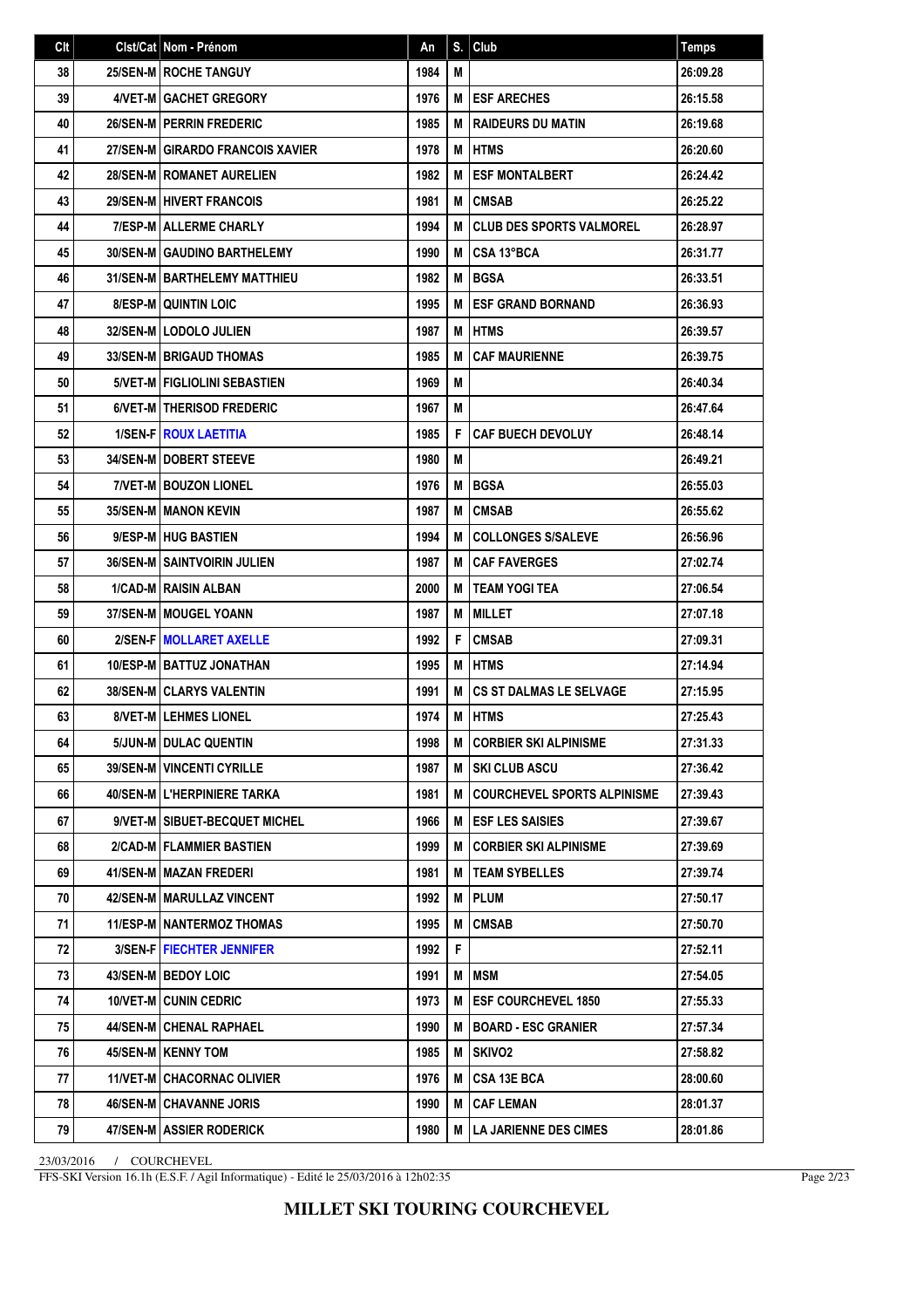| Clt | Clst/Cat   Nom - Prénom             | An   | S. | Club                               | <b>Temps</b> |
|-----|-------------------------------------|------|----|------------------------------------|--------------|
| 80  | 48/SEN-M CURTET JEAN BAPTISTE       | 1988 | M  | <b>COURCHEVEL SPORTS ALPINISME</b> | 28:02.19     |
| 81  | <b>12/VET-M NAVE BENOIT</b>         | 1967 | M  |                                    | 28:02.35     |
| 82  | <b>13/VET-M JORIOZ THIERRY</b>      | 1970 | M  | <b>HTMS</b>                        | 28:04.93     |
| 83  | <b>14/VET-M CLAUDEPIERRE LIONEL</b> | 1976 | M  | <b>VOSGES SKI ALPINISME</b>        | 28:09.05     |
| 84  | 49/SEN-M NANTERMOZ GREGORY          | 1985 | м  | <b>ESF ARECHES</b>                 | 28:09.29     |
| 85  | 50/SEN-M GACHET FLORIMOND           | 1978 | M  | <b>ESF ARECHES</b>                 | 28:09.42     |
| 86  | <b>15/VET-MILEFORT NICOLAS</b>      | 1971 | M  | <b>IMSM</b>                        | 28:09.48     |
| 87  | <b>1/VET-FIFAVRE CORINNE</b>        | 1970 | F  | <b>CMSAB</b>                       | 28:10.78     |
| 88  | <b>16/VET-M I MATER NICOLAS</b>     | 1974 | M  | <b>ESF COURCHEVEL 1550</b>         | 28:12.60     |
| 89  | 17/VET-M VIOUD JEROME               | 1971 | M  | <b>BGSA</b>                        | 28:15.58     |
| 90  | <b>12/ESP-M   MASSON ALEXANDRE</b>  | 1994 | M  | <b>IMERIBEL SPORT MONTAGNE</b>     | 28:17.78     |
| 91  | 51/SEN-M CORNU SULIVAN              | 1984 | М  |                                    | 28:17.99     |
| 92  | 52/SEN-M   POUGE JEREMY             | 1980 | м  | <b>TEAM X-BIONIC SIDAS X-SOCKS</b> | 28:20.89     |
| 93  | 53/SEN-M BOIS DENIS                 | 1982 | M  | <b>HTMS</b>                        | 28:28.26     |
| 94  | 54/SEN-M   PONSOT FLORIAN           | 1990 | M  | CSA 13°BCA                         | 28:30.74     |
| 95  | 55/SEN-M   PROVOST GUILLAUME        | 1985 | M  |                                    | 28:31.63     |
| 96  | <b>56/SEN-M LHERPINIERE TARKA</b>   | 1981 | M  | <b>COURCHEVEL SPORTS ALPINISME</b> | 28:33.38     |
| 97  | 3/CAD-M CARCEY-COLLET HUGO          | 1999 | М  |                                    | 28:35.96     |
| 98  | <b>18/VET-M   PLISSON SEBASTIEN</b> | 1976 | M  | <b>BGSA</b>                        | 28:36.35     |
| 99  | 6/JUN-M   PERINO CLEMENT            | 1998 | M  | <b>CMSAB</b>                       | 28:36.74     |
| 100 | <b>57/SEN-M GORAK GUILLAUME</b>     | 1987 | M  | <b>COURCHEVEL SPORTS ALPINISME</b> | 28:38.02     |
| 101 | 58/SEN-M LE BAHER SAMUEL            | 1978 | M  | <b>BGSA</b>                        | 28:42.21     |
| 102 | <b>19/VET-M MARGUERON THIERRY</b>   | 1971 | M  |                                    | 28:43.02     |
| 103 | 20/VET-M LUCAS JACQUES              | 1957 | M  |                                    | 28:50.77     |
| 104 | 59/SEN-M GACHET ARNAUD              | 1987 | M  | <b>CMSAB</b>                       | 28:52.04     |
| 105 | 60/SEN-M   MIEGE PHILIPPE           | 1978 | M  | <b>CAF ALBERTVILLE</b>             | 28:55.47     |
| 106 | 61/SEN-M PREMAT PIERRE              | 1990 | М  |                                    | 28:56.91     |
| 107 | 62/SEN-M   JACQUARD PASCAL          | 1979 | M  | <b>CAF FAVERGES</b>                | 29:00.37     |
| 108 | 21/VET-M   BEATTIE DAVE             | 1962 | M  |                                    | 29:00.81     |
| 109 | <b>22/VET-M GILLET FRANCIS</b>      | 1966 | м  | <b>TEAM SYBELLES</b>               | 29:03.86     |
| 110 | 63/SEN-M   PICCIOCCHI BENOIT XAVIER | 1986 | M  | <b>SUD CORSE TRIATHLON</b>         | 29:05.22     |
| 111 | 23/VET-M I JUILLAGUET DANIEL        | 1967 | M  | <b>COURCHEVEL SPORTS ALPINISME</b> | 29:05.45     |
| 112 | 24/VET-M   VALLIER STEPHANE         | 1972 | м  | <b>VALMOREL</b>                    | 29:06.87     |
| 113 | <b>64/SEN-M BOURGOIS GAETAN</b>     | 1984 | м  | <b>AU VIEUX CAMPEUR</b>            | 29:10.31     |
| 114 | 25/VET-M FEIGE NOEL                 | 1961 | M  | <b>ESF MEGEVE</b>                  | 29:12.49     |
| 115 | 7/JUN-M LASSIAZ FRANCOIS            | 1998 | M  | <b>CAF ALBERTVILLE</b>             | 29:13.98     |
| 116 | 65/SEN-M   DELLOYE GREGOIRE         | 1978 | м  | <b>CHAMPAGNY GLACE MONTAGNE</b>    | 29:18.34     |
| 117 | <b>13/ESP-M   BATTUZ JONATHAN</b>   | 1995 | M  | <b>IHTMS</b>                       | 29:19.54     |
| 118 | 66/SEN-M GAUDRY LOIC                | 1977 | M  | <b>BGSA</b>                        | 29:19.73     |
| 119 | 26/VET-M RASSAT PATRICK             | 1962 | м  | <b>ESF MERIBEL</b>                 | 29:24.78     |
| 120 | <b>1/CAD-FITONSO JUSTINE</b>        | 2000 | F  | <b>MONTAGNE CLUB VESUBIEN</b>      | 29:26.67     |
| 121 | 67/SEN-M   LANGE SEBASTIEN          | 1986 | м  | <b>ESF VALMOREL</b>                | 29:31.11     |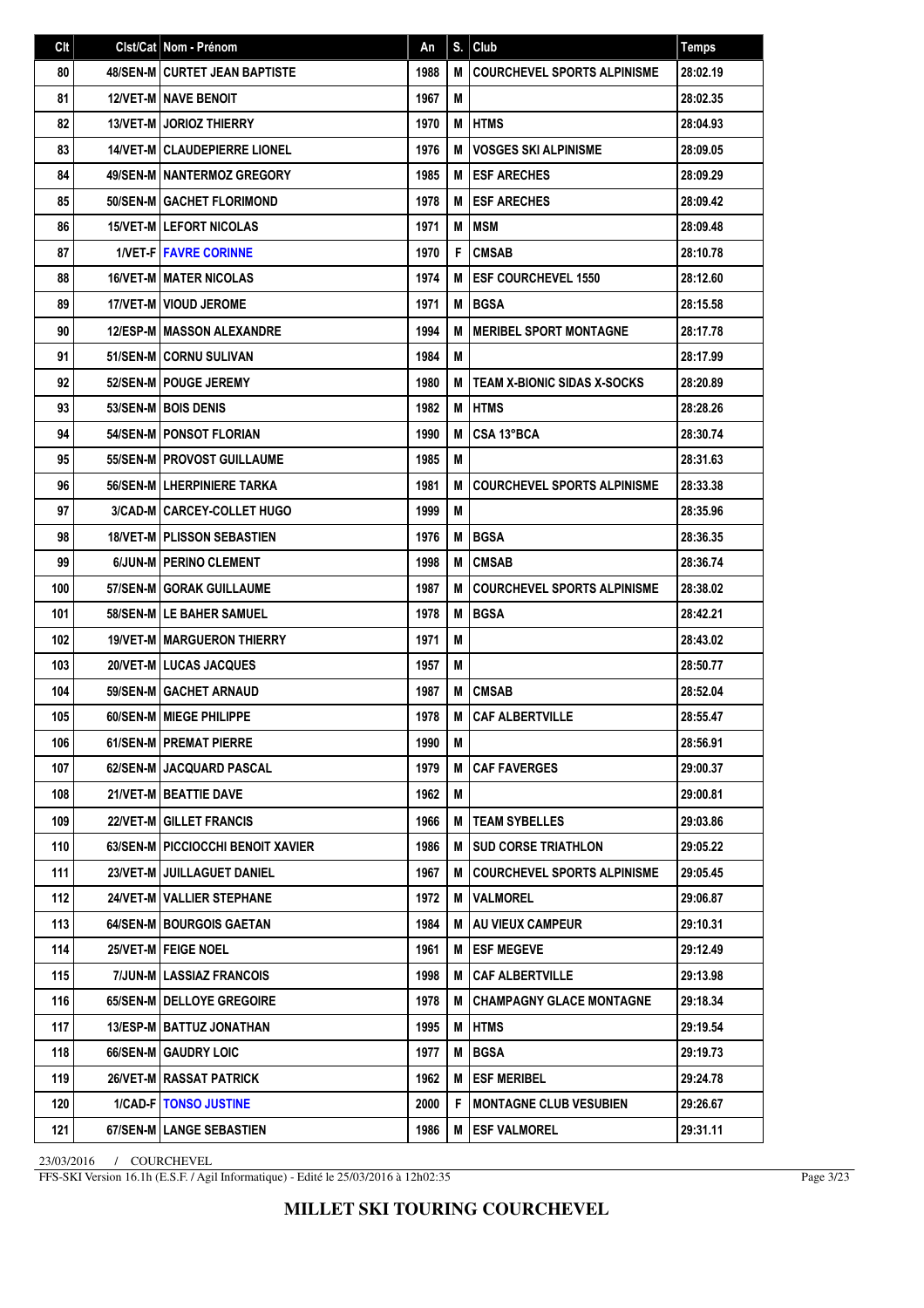| Clt | Clst/Cat   Nom - Prénom               | An   | S. | Club                               | <b>Temps</b> |
|-----|---------------------------------------|------|----|------------------------------------|--------------|
| 122 | 27/VET-M I CARCEY COLLET JEAN LUC     | 1962 | М  |                                    | 29:31.77     |
| 123 | <b>8/JUN-MILEUNIS THEO</b>            | 1998 | M  | <b>ETOILE SPORTIVE DU CORMET</b>   | 29:33.57     |
| 124 | <b>68/SEN-MIRONDOUIN MATTHIEU</b>     | 1981 | M  |                                    | 29:34.49     |
| 125 | 28/VET-M ALLERME ERIC                 | 1965 | M  | <b>CLUB DES SPORTS VALMOREL</b>    | 29:35.95     |
| 126 | 69/SEN-M   VIAL STEPHANE              | 1986 | M  | <b>BGSA</b>                        | 29:36.59     |
| 127 | 70/SEN-M I DUNAND BENJAMIN            | 1980 | M  | <b>CMSAB</b>                       | 29:39.47     |
| 128 | <b>14/ESP-M HUMBERT DAMIEN</b>        | 1993 | M  | <b>CESNI TEAM TRAIL</b>            | 29:41.60     |
| 129 | <b>29/VET-M ALLANOS ETIENNE</b>       | 1964 | M  | <b>CAF ALBERTVILLE</b>             | 29:42.65     |
| 130 | <b>30/VET-M I DULAC VINCENT</b>       | 1964 | M  | <b>CORBIER SKI ALPINISME</b>       | 29:43.21     |
| 131 | 71/SEN-M CRUAUD JEREMIE               | 1986 | M  | <b>TEAM ISERE MONTAGNE</b>         | 29:43.25     |
| 132 | 31/VET-M GERAUD XAVIER                | 1972 | M  | <b>COURCHEVEL SPORTS ALPINISME</b> | 29:45.70     |
| 133 | <b>72/SEN-M LOBADOWSKY DIMITRI</b>    | 1977 | М  | <b>ESF BELLE PLAGNE</b>            | 29:45.97     |
| 134 | <b>32/VET-M   MATHIEU NICOLAS</b>     | 1969 | M  | <b>CLUB DES SPORTS VALMOREL</b>    | 29:46.91     |
| 135 | <b>73/SEN-M PRYSIANIUK KEVIN</b>      | 1990 | M  | <b>BGSA</b>                        | 29:51.70     |
| 136 | 74/SEN-M CHERCHI MAXIME               | 1990 | M  | <b>ESF COURCHEVEL 1850</b>         | 29:52.84     |
| 137 | 75/SEN-MIBERTAGNOLO LUDOVIC           | 1988 | M  |                                    | 29:53.30     |
| 138 | 76/SEN-MICOSTAZ YANNICK               | 1980 | M  | ESF AIME 2000                      | 29:53.31     |
| 139 | 33/VET-M SOYARD HERVE                 | 1968 | М  |                                    | 29:54.36     |
| 140 | 34/VET-M AMBROSINI JEAN-CHRISTOPHE    | 1967 | M  | <b>ESF AIME LA PLAGNE</b>          | 29:54.79     |
| 141 | <b>35/VET-M   POPOVITSCH YANN</b>     | 1974 | M  | <b>COURCHEVEL SPORTS ALPINISME</b> | 30:09.42     |
| 142 | <b>77/SEN-M I DOMISE MOISE</b>        | 1989 | М  |                                    | 30:09.93     |
| 143 | <b>78/SEN-MICASACCIA FILIPPO</b>      | 1984 | M  | <b>MARMALADE SKI SCHOOL</b>        | 30:10.03     |
| 144 | <b>36/VET-M   TERRIN CARL</b>         | 1971 | M  | <b>HTMS</b>                        | 30:11.62     |
| 145 | 37/VET-M CERESA JEAN FRANCOIS         | 1960 | M  | <b>ESF LES MENUIRES</b>            | 30:11.70     |
| 146 | <b>79/SEN-M   DELETOMBE BAPTISTE</b>  | 1989 | M  | <b>CAF CHAMBERY</b>                | 30:13.35     |
| 147 | 80/SEN-M LOHR GABRIEL                 | 1981 | M  | <b>AUTHENTIC NUTRITION</b>         | 30:15.31     |
| 148 | 2/VET-F JUILLAGUET CATHERINE          | 1962 | F  | <b>COURCHEVEL SPORTS ALPINISME</b> | 30:17.02     |
| 149 | <b>81/SEN-M   DESMARGERS BENJAMIN</b> | 1981 | M  | <b>COURCHEVEL SPORTS ALPINISME</b> | 30:19.03     |
| 150 | <b>38/VET-M BENOIT MICHAEL</b>        | 1975 | М  | <b>ESF COURCHEVEL 1850</b>         | 30:20.53     |
| 151 | <b>39/VET-M CHEVALLIER LAURENT</b>    | 1971 | M  | <b>CAF ALBERTVILLE</b>             | 30:20.57     |
| 152 | 82/SEN-M   MOURANY JEAN               | 1987 | M  |                                    | 30:21.10     |
| 153 | 83/SEN-MITRUCHET CHRISTOPHE           | 1984 | M  | <b>CLUB ARECHES BEAUFORT</b>       | 30:21.17     |
| 154 | 40/VET-M JOURY FREDERIC               | 1973 | M  |                                    | 30:21.32     |
| 155 | 41/VET-M   PERRIER SAMUEL             | 1973 | М  | <b>MONTAGNE CLUB VESUBIEN</b>      | 30:22.70     |
| 156 | 84/SEN-M   MARTEAU ERIC               | 1979 | M  | <b>TRAILERS DES ARAVIS</b>         | 30:22.84     |
| 157 | 9/JUN-M   PACHOUD BAPTISTE            | 1998 | M  | <b>CAF ALBERTVILLE</b>             | 30:24.53     |
| 158 | <b>85/SEN-M   MORGANDO THIBAULT</b>   | 1990 | M  |                                    | 30:26.94     |
| 159 | 86/SEN-M   PROUST ALEXANDRE           | 1982 | M  |                                    | 30:32.80     |
| 160 | 1/MIN-M LIONS MALO                    | 2002 | M  | <b>PLOEMEUR TRIATHLON</b>          | 30:33.41     |
| 161 | <b>15/ESP-M CLOSSON MAXIME</b>        | 1994 | M  | <b>ESF LE CORBIER</b>              | 30:33.86     |
| 162 | 42/VET-M   PRIN GUILLAUME             | 1958 | M  | <b>ESF COURCHEVEL 1850</b>         | 30:35.15     |
| 163 | 43/VET-M LECERF LAURENT               | 1971 | M  | <b>MSM</b>                         | 30:36.93     |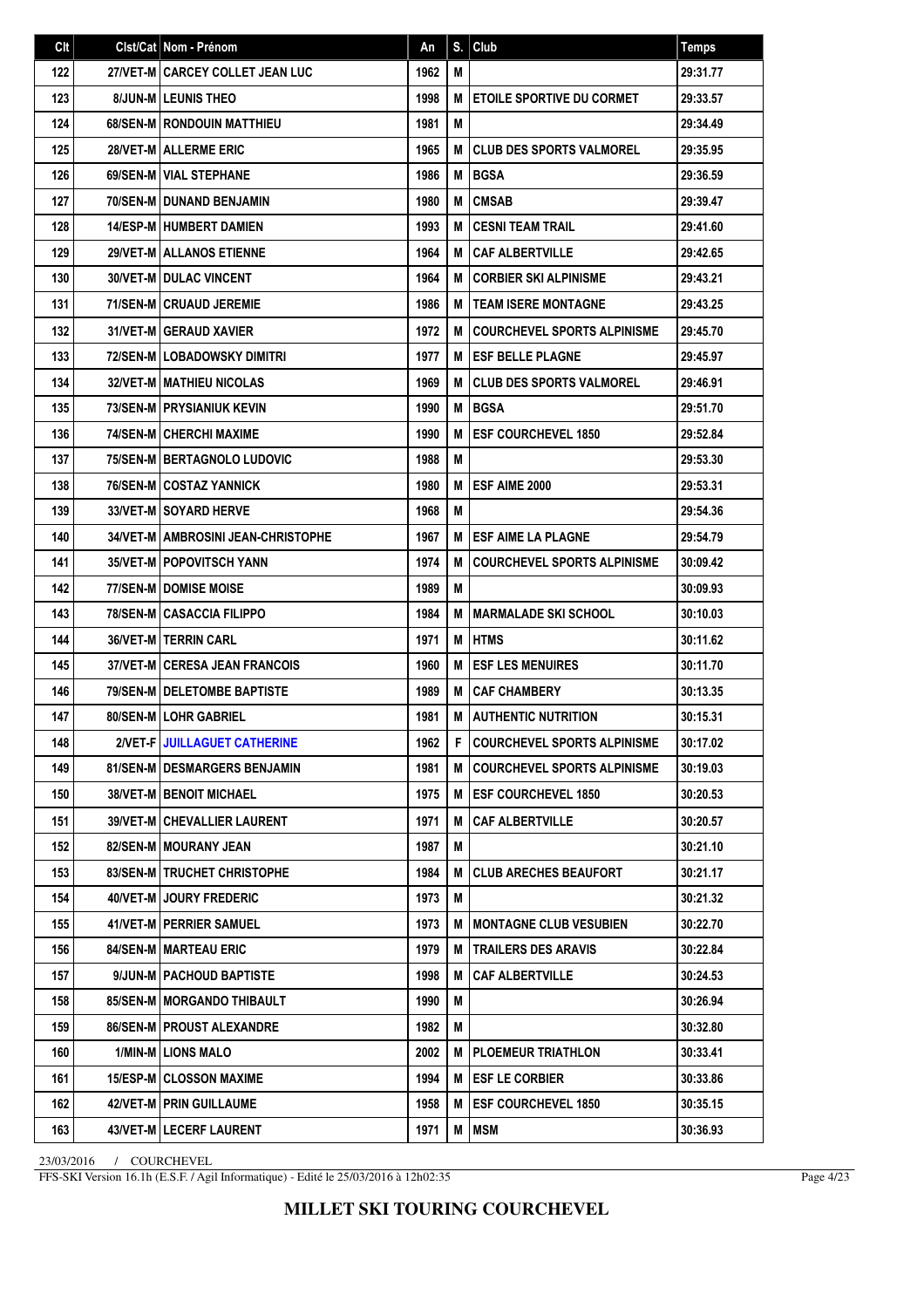| Clt | Clst/Cat Nom - Prénom             | An   | S. | Club                               | <b>Temps</b> |
|-----|-----------------------------------|------|----|------------------------------------|--------------|
| 164 | <b>10/JUN-M   ROMANET VICTOR</b>  | 1998 | M  | <b>CAF ALBERTVILLE</b>             | 30:41.58     |
| 165 | 44/VET-M GORRY FRANCK             | 1971 | м  | <b>ESF MERIBEL</b>                 | 30:43.00     |
| 166 | 45/VET-M I USANNAZ JEAN NOEL      | 1970 | M  | <b>ESF COURCHEVEL 1550</b>         | 30:47.61     |
| 167 | 46/VET-M BERDUGO SERGE            | 1970 | M  | <b>ARECHES BEAUFORT</b>            | 30:50.77     |
| 168 | 87/SEN-M GINTER ANTHONY           | 1980 | M  | <b>DYNASTAR</b>                    | 30:51.55     |
| 169 | <b>11/JUN-M VIBERT BAPTISTE</b>   | 1997 | M  |                                    | 30:52.35     |
| 170 | <b>16/ESP-M   SALLE CORENTIN</b>  | 1995 | M  | MSM                                | 30:54.17     |
| 171 | <b>47/VET-M   PUSSET EMMANUEL</b> | 1973 | M  | <b>JARIENNE DES CIMES</b>          | 30:55.13     |
| 172 | 48/VET-M LAFON FRANCK             | 1968 | M  |                                    | 30:56.14     |
| 173 | 49/VET-M BOUCHAGE FREDERIC        | 1971 | M  | <b>ESF COURCHEVEL 1550</b>         | 30:56.62     |
| 174 | 50/VET-M I DOMERGUE BERNARD       | 1958 | M  | <b>ESF AIME 2000</b>               | 30:58.09     |
| 175 | 51/VET-M   PERRILLAT OLIVIER      | 1971 | M  |                                    | 31:00.67     |
| 176 | 52/VET-M GRUEL FRANCK             | 1970 | M  |                                    | 31:06.35     |
| 177 | 53/VET-M   VALLIER FRANCK         | 1966 | M  | <b>CLUB DES SPORTS VALMOREL</b>    | 31:06.38     |
| 178 | 54/VET-M ACQUARONE FEDERICO       | 1962 | M  | <b>MONTAGNARD</b>                  | 31:10.21     |
| 179 | <b>88/SEN-MIGUENOT FABIEN</b>     | 1986 | M  | <b>CAF FAVERGES</b>                | 31:11.83     |
| 180 | 55/VET-M DAVID GREGORY            | 1971 | M  | <b>MSM</b>                         | 31:14.26     |
| 181 | 17/ESP-M NOLLET MAXIME            | 1993 | M  |                                    | 31:14.91     |
| 182 | 89/SEN-M VIGNOUD ADRIEN           | 1986 | М  |                                    | 31:15.02     |
| 183 | <b>3/VET-FILATHURAZ VERONIQUE</b> | 1968 | F  | <b>COURCHEVEL SPORTS ALPINISME</b> | 31:15.75     |
| 184 | 4/CAD-M CHARVIN AUGUSTIN          | 1999 | M  | <b>I</b> HTMS                      | 31:19.73     |
| 185 | 90/SEN-M REGNIER MARC             | 1990 | M  | <b>FISCHER SPORTS</b>              | 31:20.13     |
| 186 | 56/VET-M CONTAT LAURENT           | 1966 | M  |                                    | 31:24.58     |
| 187 | 57/VET-M   FILLATRE JEAN-LOUIS    | 1963 | M  | <b>ESF MERIBEL</b>                 | 31:24.73     |
| 188 | 91/SEN-M CABANIS JOAN             | 1992 | М  |                                    | 31:25.73     |
| 189 | 1/SVET-M KUONEN PETER             | 1951 | M  |                                    | 31:27.45     |
| 190 | 92/SEN-M   DOMENGET GUILLAUME     | 1986 | м  | <b>CAF GRENOBLE</b>                | 31:32.77     |
| 191 | 93/SEN-M   DUNAND GUILLAUME       | 1987 | M  | <b>IESF COURCHEVEL 1650</b>        | 31:33.45     |
| 192 | 94/SEN-M   BLETTON ANTOINE        | 1984 | M  | <b>MILLET</b>                      | 31:33.76     |
| 193 | 95/SEN-M NOYER FABIEN             | 1984 | M  |                                    | 31:35.17     |
| 194 | 96/SEN-M BONNERUE GREGOIRE        | 1989 | M  | <b>CAF CHAMBERY</b>                | 31:35.73     |
| 195 | 12/JUN-M CANGOUET BENJAMIN        | 1997 | M  |                                    | 31:36.18     |
| 196 | 97/SEN-M   TOMASELLO MARCO        | 1978 | M  | <b>COURMAYEUR TRAILEUR</b>         | 31:36.54     |
| 197 | 58/VET-M   BALTHAZAR DAVID        | 1975 | М  | <b>ALTITOY</b>                     | 31:37.46     |
| 198 | 4/SEN-F HUGOT ELSA                | 1990 | F  | <b>BGSA</b>                        | 31:37.62     |
| 199 | 5/SEN-F NODET ELSA                | 1990 | F  | <b>CHAMONIX SKI ALPINISME</b>      | 31:40.11     |
| 200 | 59/VET-M   CHEDAL ANGLAY JOSEPH   | 1959 | M  |                                    | 31:41.23     |
| 201 | 60/VET-M GALINDO THIERRY          | 1974 | M  | <b>ESF AUTRANS</b>                 | 31:42.96     |
| 202 | 6/SEN-F GACHET GABRIELLE          | 1980 | F  |                                    | 31:43.83     |
| 203 | 98/SEN-M OUSTRY FLORIAN           | 1980 | M  | <b>CIE DES GUIDES CHAMONIX</b>     | 31:44.57     |
| 204 | 61/VET-M   FOURCADE PATRICE       | 1974 | M  | MSM                                | 31:44.68     |
| 205 | 62/VET-M   CHAVAS PASCAL          | 1970 | M  | <b>CLUB DES SPORTS CHAMONIX</b>    | 31:45.38     |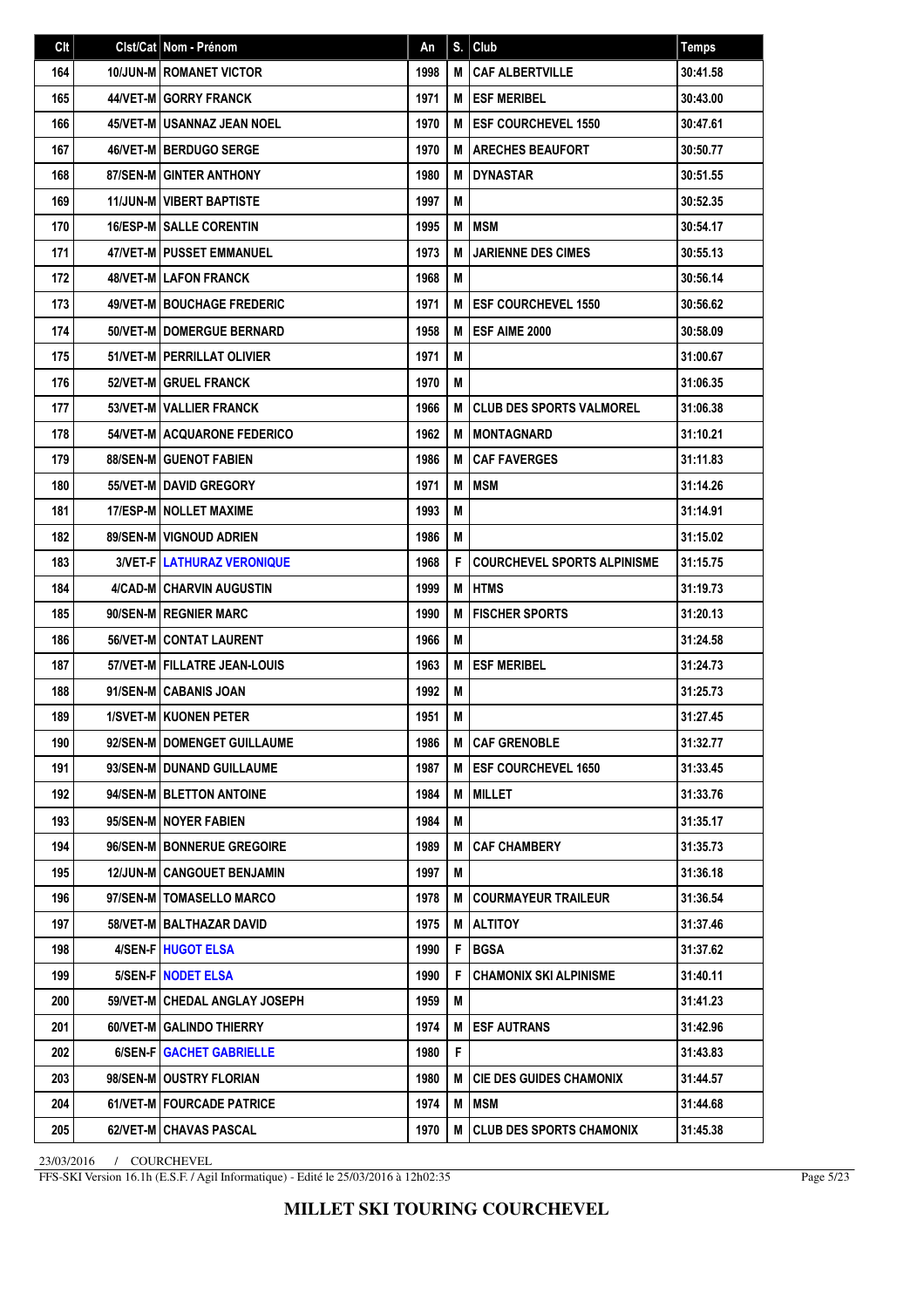| Clt | Clst/Cat   Nom - Prénom                  | An   | S. | Club                                 | <b>Temps</b> |
|-----|------------------------------------------|------|----|--------------------------------------|--------------|
| 206 | 99/SEN-M BRONSTEIN DAN                   | 1977 | М  |                                      | 31:46.47     |
| 207 | <b>63/VET-M SILVESTRE LIONEL</b>         | 1975 | M  |                                      | 31:46.70     |
| 208 | <b>100/SEN-M   PAOLI JEAN-CHRISTOPHE</b> | 1978 | M  | <b>SKI CLUB ASCU</b>                 | 31:48.26     |
| 209 | <b>13/JUN-M   POLETTO MARCO</b>          | 1997 | M  |                                      | 31:48.46     |
| 210 | <b>64/VET-M SIMOND PASCAL</b>            | 1967 | М  |                                      | 31:51.62     |
| 211 | 101/SEN-M KENNY JOE                      | 1987 | М  |                                      | 31:52.33     |
| 212 | <b>18/ESP-M BAUDIN ROBIN</b>             | 1993 | M  | <b>MSM</b>                           | 31:53.07     |
| 213 | <b>102/SEN-M CUSINI DAVIDE</b>           | 1988 | M  |                                      | 32:03.02     |
| 214 | 65/VET-M CATEAU CHRISTIAN                | 1970 | М  |                                      | 32:03.18     |
| 215 | 66/VET-M LAMBERT PATRICK                 | 1965 | M  | <b>CAF MAURIENNE</b>                 | 32:05.61     |
| 216 | 4/VET-FIBAU GERALDINE                    | 1970 | F  | <b>MSM</b>                           | 32:06.13     |
| 217 | <b>14/JUN-M GUITTET THEO</b>             | 1998 | M  | <b>MSM</b>                           | 32:06.78     |
| 218 | 5/CAD-M ALLEMOZ THEO                     | 1999 | M  | <b>CAF ALBERTVILLE</b>               | 32:07.90     |
| 219 | 103/SEN-M SZNURKOWSK MACIEK              | 1987 | M  | <b>ESF COURCHEVEL 1550</b>           | 32:10.16     |
| 220 | <b>104/SEN-M   DESESSARD GUILLAUME</b>   | 1978 | M  | <b>DYNASTAR</b>                      | 32:10.88     |
| 221 | <b>67/VET-M   HENNE STEPHANE</b>         | 1969 | M  |                                      | 32:12.79     |
| 222 | <b>105/SEN-M REGUERA HECTOR</b>          | 1985 | M  | <b>CHAMONIX SKI ALPINISME</b>        | 32:21.64     |
| 223 | 106/SEN-M REGNIER CEDRIC                 | 1977 | M  | <b>ESF PLAGNE BELLECOTE</b>          | 32:21.78     |
| 224 | 107/SEN-M AZNAR JORDI                    | 1992 | M  | <b>HTMS</b>                          | 32:28.02     |
| 225 | <b>108/SEN-MIBLONDIN MATHIEU</b>         | 1988 | M  |                                      | 32:28.94     |
| 226 | <b>109/SEN-M CHAGNY JULIEN</b>           | 1981 | М  |                                      | 32:29.11     |
| 227 | <b>7/SEN-F BUGNARD CORAIL</b>            | 1991 | F  | <b>COURCHEVEL SPORTS ALPINISME</b>   | 32:29.59     |
| 228 | 68/VET-M   PALIJCZUK OLIVIER EVA         | 1974 | М  |                                      | 32:31.59     |
| 229 | 6/CAD-M COLLIARD DORIAN                  | 1999 | M  | MSM                                  | 32:36.61     |
| 230 | 69/VET-M TOWNEND LEE                     | 1973 | М  |                                      | 32:37.11     |
| 231 | 110/SEN-M   FONTANEL SEBASTIEN           | 1983 | M  | DSA                                  | 32:38.25     |
| 232 | 70/VET-M   PACZKA SEBASTIEN              | 1975 | м  | <b>TRAILERS DES ARAVIS</b>           | 32:38.55     |
| 233 | 71/VET-M FERVENTIN STEPHANE              | 1967 | м  | <b>CAF FAVERGES COMPETITION</b>      | 32:39.14     |
| 234 | 8/SEN-F   FRESLON CAROLINE               | 1980 | F  | <b>CHAMONIX</b>                      | 32:39.48     |
| 235 | <b>19/ESP-M SEQUEIRA ARTHUR</b>          | 1995 | M  |                                      | 32:40.16     |
| 236 | 72/VET-M GATTI DAVID                     | 1971 | M  |                                      | 32:43.98     |
| 237 | 73/VET-M CHENO CYRIL                     | 1972 | M  | <b>VCPA</b>                          | 32:47.89     |
| 238 | <b>15/JUN-M   PEYTAVIN ALEXIS</b>        | 1998 | м  | <b>CAF MOUTIERS HAUTE TARENTAISE</b> | 32:48.87     |
| 239 | 111/SEN-M   VERTHIER REMI                | 1985 | M  | <b>CAF MOUTIERS</b>                  | 32:50.09     |
| 240 | 112/SEN-M   BERTAGNOLE VALENTIN          | 1990 | M  |                                      | 32:53.54     |
| 241 | <b>16/JUN-M ARNAUD MATHIS</b>            | 1997 | M  | <b>CAF MONTBRISON</b>                | 32:55.07     |
| 242 | 74/VET-M   FARGIER OLIVIER               | 1969 | м  | <b>COURCHEVEL SPORTS ALPINISME</b>   | 32:56.00     |
| 243 | 75/VET-M   POIRIER CHRISTOPHE            | 1961 | М  | <b>LA BELLE MONTAGNE</b>             | 32:57.20     |
| 244 | <b>113/SEN-M   MALHOUITRE NICOLAS</b>    | 1986 | M  |                                      | 32:57.54     |
| 245 | 20/ESP-M ZAPPONNE NATAN                  | 1995 | M  | <b>TEAM ISERE MONTAGNE</b>           | 33:02.41     |
| 246 | 114/SEN-M   BEURET CLEMENT               | 1992 | M  | <b>CAF MOUTIERS</b>                  | 33:04.55     |
| 247 | 76/VET-M   BRAISAZ STEPHANE              | 1975 | M  |                                      | 33:05.12     |

FFS-SKI Version 16.1h (E.S.F. / Agil Informatique) - Edité le 25/03/2016 à 12h02:35

Page 6/23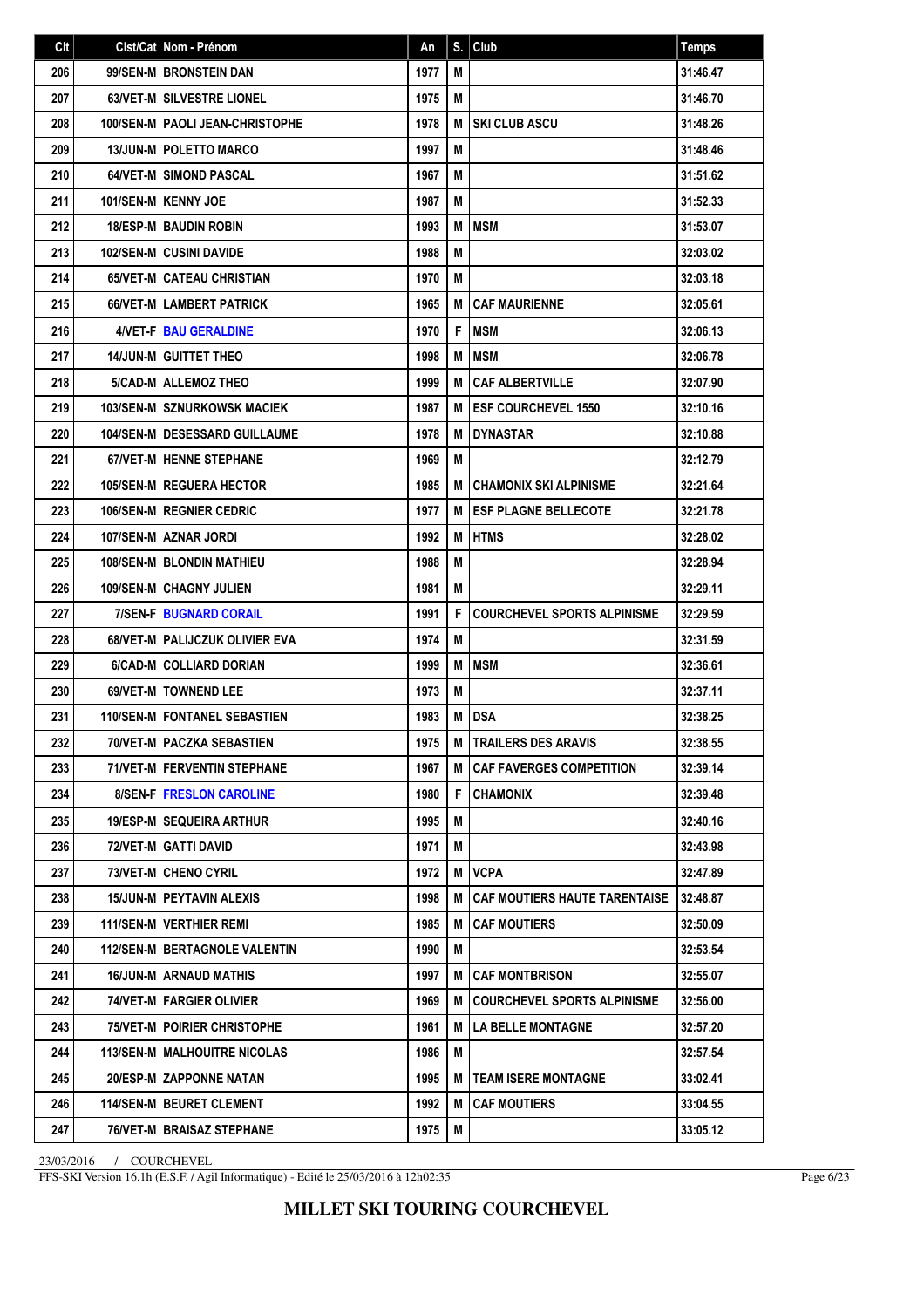| Clt | Clst/Cat Nom - Prénom                 | An   | S. | Club                               | <b>Temps</b> |
|-----|---------------------------------------|------|----|------------------------------------|--------------|
| 248 | 115/SEN-M   PEPIN JEROME              | 1981 | M  | <b>BGSA</b>                        | 33:05.69     |
| 249 | <b>116/SEN-MICOLARD PIERRE-YVES</b>   | 1991 | M  |                                    | 33:05.84     |
| 250 | 77/VET-M   PROUST CHRISTOPHER         | 1976 | M  |                                    | 33:06.73     |
| 251 | <b>78/VET-M   ALARCON FRANCOIS</b>    | 1962 | M  | <b>ESF VALMOREL</b>                | 33:07.62     |
| 252 | 117/SEN-M   WARTEL ROMAIN             | 1980 | M  | <b>TEAM CHEEZY PATATE</b>          | 33:08.78     |
| 253 | 79/VET-M BERQUET RENAUD               | 1962 | M  |                                    | 33:11.43     |
| 254 | <b>80/VET-M ANCRENAZ YVES</b>         | 1968 | M  | <b>CIE DES GUIDES CHAMONIX</b>     | 33:11.79     |
| 255 | 2/SVET-M   MORAND GERARD              | 1952 | M  | <b>PRAZ MONTAGNE</b>               | 33:17.96     |
| 256 | 3/SVET-M   MOTTIER SERGE              | 1954 | M  | <b>CAF ARAVIS</b>                  | 33:18.39     |
| 257 | 9/SEN-F   VRBEK ENA                   | 1985 | F  | <b>MILLET</b>                      | 33:19.61     |
| 258 | <b>81/VET-M   PETITJEAN ROBERT</b>    | 1959 | M  | <b>COURCHEVEL SPORTS ALPINISME</b> | 33:25.87     |
| 259 | 82/VET-M   THOMET JEAN-MARC           | 1968 | M  | <b>ARAVIS</b>                      | 33:26.10     |
| 260 | <b>118/SEN-M   OPINEL MAXIME</b>      | 1985 | М  |                                    | 33:27.03     |
| 261 | <b>119/SEN-M RICHOUX PAUL</b>         | 1978 | M  | <b>ESF COURCHEVEL 1650</b>         | 33:27.49     |
| 262 | <b>120/SEN-M MOURIN STANISLAS</b>     | 1986 | M  |                                    | 33:32.06     |
| 263 | <b>10/SEN-F   RENOTON LAURIE</b>      | 1992 | F  | <b>COURCHEVEL SPORTS ALPINISME</b> | 33:35.43     |
| 264 | 2/MIN-M LECERF ANAKIN                 | 2003 | M  | <b>SKI CLUB MERIBEL</b>            | 33:39.94     |
| 265 | <b>11/SEN-F   BERNIER MELANIE</b>     | 1981 | F  | <b>CLUB ALPIN CANADA</b>           | 33:40.64     |
| 266 | 83/VET-M   TARAVEL JEAN YVES          | 1965 | M  | <b>TEAM SYBELLES</b>               | 33:41.71     |
| 267 | <b>12/SEN-FIJOGUET CAROLINE</b>       | 1992 | F  | <b>CMSAB</b>                       | 33:42.50     |
| 268 | 7/CAD-M CERUTTI HUGO                  | 2000 | M  | <b>HTMS</b>                        | 33:49.73     |
| 269 | 121/SEN-M   VELLA LAURENT             | 1991 | M  | <b>CAF ARAVIS</b>                  | 33:53.71     |
| 270 | 84/VET-M MARSHALL KEITH               | 1966 | M  | <b>HERRY BOZ</b>                   | 33:57.05     |
| 271 | <b>122/SEN-M LAGIER WILSON</b>        | 1992 | M  |                                    | 33:59.19     |
| 272 | <b>85/VET-M   SARREAU PHILIPPE</b>    | 1966 | М  |                                    | 34:03.72     |
| 273 | <b>123/SEN-M   BICHET NICOLAS</b>     | 1991 | M  |                                    | 34:10.03     |
| 274 | <b>86/VET-M   BRASSET PASCAL</b>      | 1966 |    | <b>M   CAF FAVERGES</b>            | 34:10.72     |
| 275 | 87/VET-M BIRKNER RAMON                | 1973 |    | M <b>IESF COURCHEVEL 1850</b>      | 34:10.96     |
| 276 | <b>124/SEN-M FRASCHINI DAVID</b>      | 1987 | м  | <b>IESF COURCHEVEL 1550</b>        | 34:11.25     |
| 277 | 17/JUN-M   MOTZKO TOM                 | 1997 | M  | 13°BCA                             | 34:11.88     |
| 278 | <b>125/SEN-M   ROCCA SERRA MAXIME</b> | 1977 | M  | <b>ESF ARC 1800</b>                | 34:12.22     |
| 279 | <b>1/ESP-F CAMOIN FLORETTE</b>        | 1994 | F  | <b>MSM</b>                         | 34:14.69     |
| 280 | <b>126/SEN-M ETCHGARAY ERIC</b>       | 1990 | M  |                                    | 34:16.96     |
| 281 | <b>127/SEN-M BOUCHER CORENTIN</b>     | 1985 | M  | <b>HTMS</b>                        | 34:18.60     |
| 282 | 88/VET-M   FOURNIER DANIEL            | 1966 | M  | <b>ESF VALMOREL</b>                | 34:18.98     |
| 283 | 128/SEN-M   DELANOE MORGAN            | 1980 | M  | <b>ESF COURCHEVEL 1650</b>         | 34:19.22     |
| 284 | 5/VET-F   GACHET CHRISTINE            | 1971 | F  | <b>TEAM ISERE MONTAGNE</b>         | 34:19.47     |
| 285 | 129/SEN-M JEANNIN ARNAUD              | 1980 | M  | <b>ETOILE DU CORMET</b>            | 34:20.20     |
| 286 | 130/SEN-M   FROMAGET PIERRE           | 1978 | M  | BGSA                               | 34:21.72     |
| 287 | 89/VET-M   BARDET THIERRY             | 1974 | M  | <b>CAF DSA</b>                     | 34:22.63     |
| 288 | 131/SEN-M GARCIA SEVERIN              | 1986 | M  |                                    | 34:22.86     |
| 289 | 90/VET-M   MOULLEC JEAN CLAUDE        | 1971 | M  |                                    | 34:28.96     |

FFS-SKI Version 16.1h (E.S.F. / Agil Informatique) - Edité le 25/03/2016 à 12h02:35

Page 7/23

## **MILLET SKI TOURING COURCHEVEL**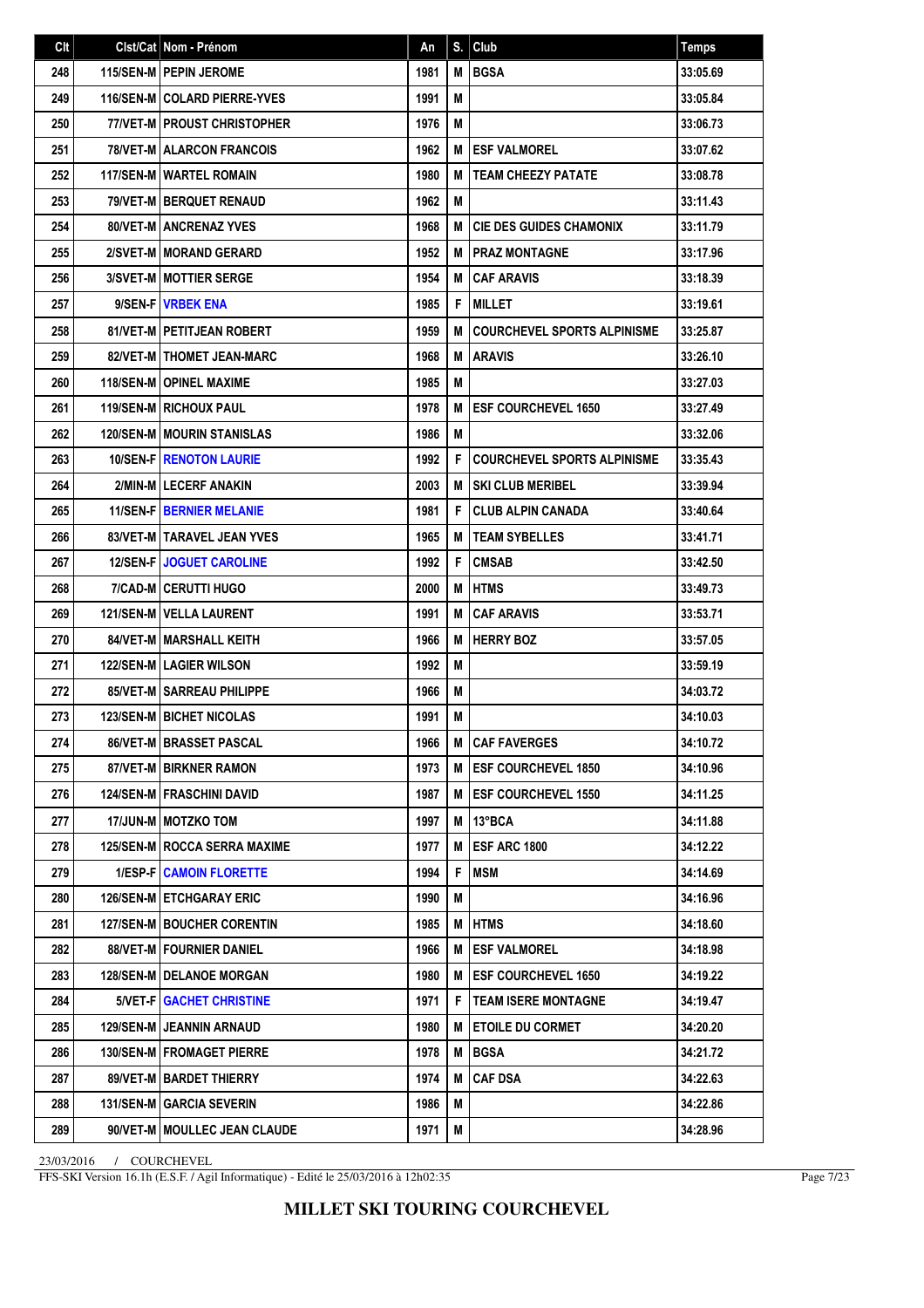| Clt | Clst/Cat Nom - Prénom                    | An   | S. | Club                               | <b>Temps</b> |
|-----|------------------------------------------|------|----|------------------------------------|--------------|
| 290 | <b>6/VET-FICHAUCHAIX CORINE</b>          | 1975 | F  | <b>ESF ARECHES</b>                 | 34:33.03     |
| 291 | <b>8/CAD-M I JUGAND HUGO</b>             | 2000 | M  |                                    | 34:34.37     |
| 292 | <b>132/SEN-MICHABROST ARNAUD</b>         | 1982 | M  |                                    | 34:36.82     |
| 293 | 91/VET-M CHAMBON FREDERIC                | 1972 | M  |                                    | 34:36.84     |
| 294 | <b>133/SEN-M   BORDIER CHARLES</b>       | 1983 | M  | <b>BGSA</b>                        | 34:37.23     |
| 295 | 9/CAD-M CHEVALLIER MATHIS                | 1999 | M  | <b>CAF ALBERTVILLE</b>             | 34:37.62     |
| 296 | <b>1/JUN-FIJOLY CHLOE</b>                | 1998 | F  | <b>CAF ALBERTVILLE</b>             | 34:42.99     |
| 297 | 92/VET-M   VAUDAINE PHILIPPE             | 1971 | M  |                                    | 34:44.41     |
| 298 | <b>7/VET-F OTTO-BRUC FABIENNE</b>        | 1969 | F  | <b>MONTAGNE CLUB VESUBIEN</b>      | 34:46.08     |
| 299 | 93/VET-M CHATILLON VINCENT               | 1975 | М  |                                    | 34:47.49     |
| 300 | <b>13/SEN-FIDESJARDINS SOPHIE</b>        | 1989 | F  | <b>CAF CHAMBERY</b>                | 34:51.33     |
| 301 | 4/SVET-M I SIMOND ROBERT                 | 1953 | M  | <b>ESF COURCHEVEL 1850</b>         | 34:51.58     |
| 302 | <b>14/SEN-F MILLISCHER ANNE LISE</b>     | 1987 | F  | <b>CAF VANOISE TARENTAISE</b>      | 34:52.35     |
| 303 | 94/VET-M I DEVOS LAURENT                 | 1963 | M  | <b>CAF FAVERGES</b>                | 34:54.12     |
| 304 | <b>15/SEN-FIDOHIN MARIE</b>              | 1984 | F  | <b>MSM</b>                         | 34:57.38     |
| 305 | <b>8/VET-F BOUVIER NATHALIE</b>          | 1969 | F  | <b>ESF LA PLAGNE</b>               | 34:57.42     |
| 306 | 95/VET-M FALCOZ JEAN -PIERE              | 1971 | M  |                                    | 34:58.36     |
| 307 | <b>134/SEN-M BAL BAPTISTE</b>            | 1979 | M  |                                    | 35:00.22     |
| 308 | <b>18/JUN-MI POURE TIMOTHEE</b>          | 1997 | M  | <b>CAF GRESIVAUDAN</b>             | 35:02.66     |
| 309 | <b>135/SEN-M   PERRET HERVE</b>          | 1978 | м  | <b>ESF COURCHEVEL 1850</b>         | 35:04.80     |
| 310 | <b>19/JUN-MICRETET MATHIEU</b>           | 1998 | M  |                                    | 35:05.21     |
| 311 | <b>21/ESP-M I D'AMORE GREGORY</b>        | 1993 | M  | <b>ESF LA CLUSAZ</b>               | 35:05.73     |
| 312 | 20/JUN-M MARMOTTAN CYRIL                 | 1997 | M  |                                    | 35:13.53     |
| 313 | 9/VET-F CHENAL CLAUDE                    | 1967 | F  | <b>HTMS</b>                        | 35:14.44     |
| 314 | 96/VET-M LINDSAY-FYNN JAMES              | 1975 | M  | <b>LONDON CLUB AVIRON</b>          | 35:15.83     |
| 315 | 136/SEN-M GRAILLE JEREMIE                | 1979 | M  |                                    | 35:18.55     |
| 316 | 21/JUN-M   BEAUME AURELIEN               | 1996 | M  | <b>IESF ARC 2000</b>               | 35:19.96     |
| 317 | 137/SEN-M DYEN LACUS                     | 1988 |    | M <b>IESF COURCHEVEL 1550</b>      | 35:23.34     |
| 318 | 97/VET-M   BOULANGER JULIEN              | 1973 | M  | <b>ESF COURCHEVEL 1550</b>         | 35:26.23     |
| 319 | 98/VET-M GIRARD GREGORY                  | 1975 | M  |                                    | 35:26.52     |
| 320 | 2/JUN-F MONNET CLARISSE                  | 1996 | F  | <b>TEAM YOGI TEA</b>               | 35:27.35     |
| 321 | 138/SEN-M   BRAISAZ PAUL                 | 1989 | M  | <b>CAF GO</b>                      | 35:30.24     |
| 322 | 99/VET-M   DELETOMBE PHILIPPE            | 1958 | M  | <b>CAF CHAMBERY</b>                | 35:32.70     |
| 323 | 100/VET-M   CHATELARD LIONEL             | 1973 | M  |                                    | 35:34.62     |
| 324 | 139/SEN-M   THEVENIOT PETER              | 1987 | M  | <b>MSM</b>                         | 35:40.66     |
| 325 | 101/VET-M RICHARD LAURENT                | 1975 | M  | <b>DYNASTAR</b>                    | 35:41.46     |
| 326 | 22/ESP-M   VAISSIERE AURELIEN            | 1993 | M  | <b>MILLET</b>                      | 35:43.16     |
| 327 | <b>140/SEN-M   BLANC TAILLEUR ARNAUD</b> | 1984 | M  | <b>CAF MOUTIERS</b>                | 35:45.23     |
| 328 | 102/VET-M LAPPRAND PIERRE                | 1958 | M  | <b>CAF FAVERGES</b>                | 35:48.81     |
| 329 | <b>16/SEN-F   POULET LAURENCE</b>        | 1977 | F  | <b>COURCHEVEL SPORTS ALPINISME</b> | 35:55.63     |
| 330 | 141/SEN-M GUNTZ JEREMY                   | 1983 | M  | <b>ESF COURCHEVEL 1550</b>         | 35:57.92     |
| 331 | 103/VET-M   ALLAMANNO WILLIAM            | 1972 | M  |                                    | 35:58.01     |

FFS-SKI Version 16.1h (E.S.F. / Agil Informatique) - Edité le 25/03/2016 à 12h02:36

Page 8/23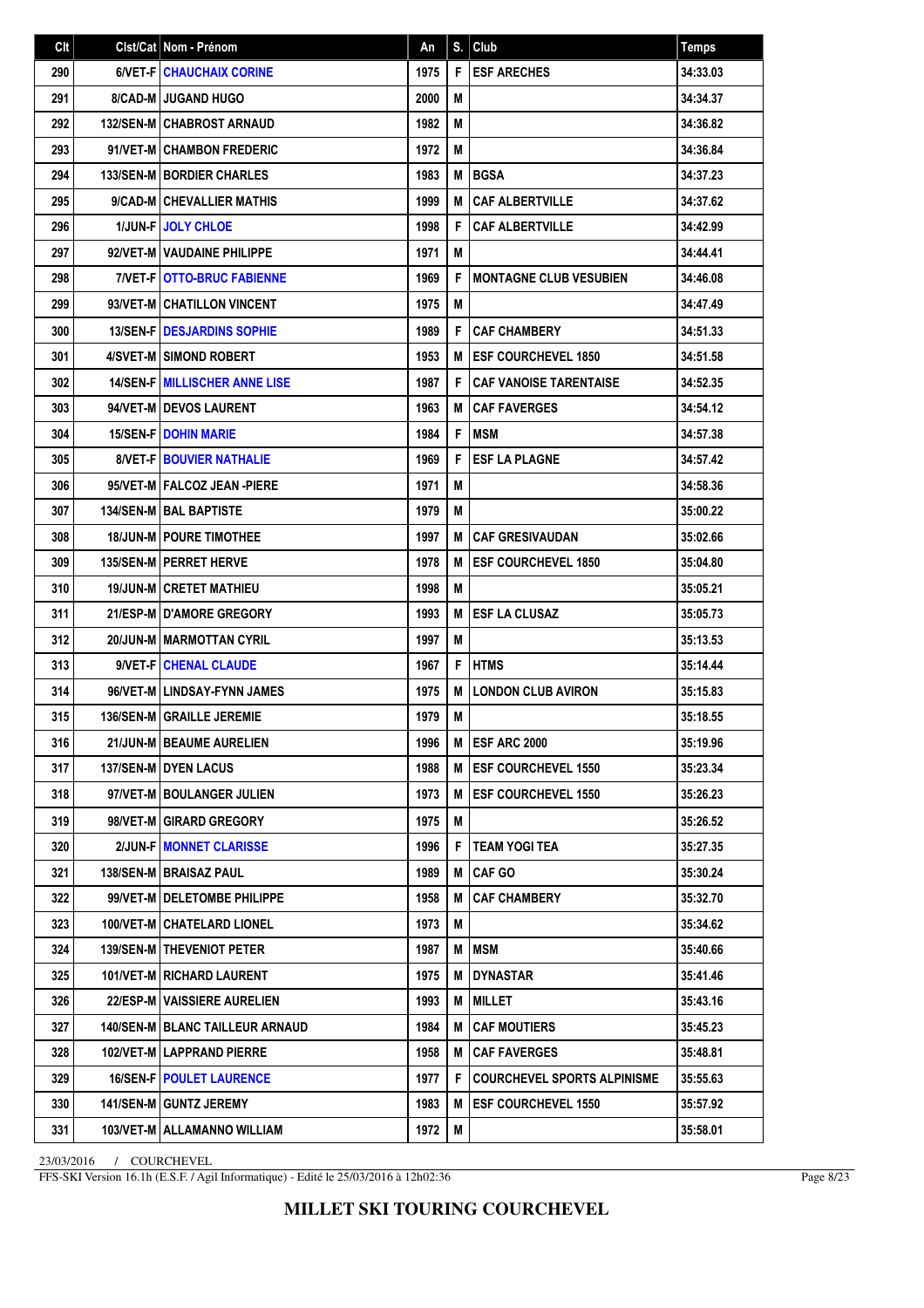| Clt | Clst/Cat Nom - Prénom                  | An   | S. | Club                               | <b>Temps</b> |
|-----|----------------------------------------|------|----|------------------------------------|--------------|
| 332 | 104/VET-M VITALE CRISTIANO             | 1970 | М  |                                    | 35:59.07     |
| 333 | <b>105/VET-M JOND CHRISTOPHE</b>       | 1960 | М  | <b>CAF CHAMBERY</b>                | 36:03.20     |
| 334 | <b>142/SEN-M WILLCOCKS MAX</b>         | 1982 | М  |                                    | 36:07.83     |
| 335 | <b>143/SEN-M CLARET LOIC</b>           | 1985 | М  |                                    | 36:11.71     |
| 336 | <b>106/VET-M SILVESTRE THIERRY</b>     | 1965 | M  |                                    | 36:13.64     |
| 337 | <b>107/VET-M BRUSSON CHRISTOPHE</b>    | 1975 | М  | <b>ESF MONTALBERT</b>              | 36:14.36     |
| 338 | <b>108/VET-M   EUDIER FREDERIC</b>     | 1962 | М  | <b>DYNASTAR</b>                    | 36:14.49     |
| 339 | <b>144/SEN-M   DEBIASE SEBASTIEN</b>   | 1980 | M  |                                    | 36:14.58     |
| 340 | <b>109/VET-M IDE THIERSANT PASCAL</b>  | 1962 | М  | <b>COURCHEVEL SPORTS ALPINISME</b> | 36:16.38     |
| 341 | <b>145/SEN-M GIRERD ERWAN</b>          | 1985 | М  | <b>CAF VANOISE</b>                 | 36:18.80     |
| 342 | 110/VET-M RAISIN DIDIER                | 1967 | М  |                                    | 36:21.14     |
| 343 | <b>146/SEN-M EGAN NICK</b>             | 1984 | M  |                                    | 36:23.61     |
| 344 | 111/VET-M   TOURRES FRANCOIS           | 1965 | М  | <b>CAF DSA</b>                     | 36:25.22     |
| 345 | <b>147/SEN-M PINET FREDERIC</b>        | 1977 | M  |                                    | 36:26.40     |
| 346 | <b>148/SEN-M   BOISSIN JEREMY</b>      | 1990 | М  | <b>ESF COURCHEVEL 1650</b>         | 36:28.93     |
| 347 | <b>112/VET-M CRISTOFARI SEBASTIEN</b>  | 1966 | М  |                                    | 36:29.04     |
| 348 | <b>149/SEN-MIBERTHELOT NICOLAS</b>     | 1978 | М  |                                    | 36:30.31     |
| 349 | <b>113/VET-M PIRES ARMANDO</b>         | 1974 | M  |                                    | 36:31.31     |
| 350 | <b>114/VET-M HOUHOU SAMUEL</b>         | 1961 | М  | <b>ESF BELLE PLAGNE</b>            | 36:31.70     |
| 351 | <b>115/VET-MICATELLA NICOLAS</b>       | 1974 | М  | <b>CLUB DES SPORTS VALMOREL</b>    | 36:31.99     |
| 352 | <b>150/SEN-M   JABRE JEAN-PHILIPPE</b> | 1990 | M  |                                    | 36:33.61     |
| 353 | <b>17/SEN-FIMAGISSON DIXANDRA</b>      | 1981 | F  |                                    | 36:35.06     |
| 354 | <b>10/VET-F BARTNICKI MIREILLE</b>     | 1970 | F  | <b>CAF ALBERTVILLE</b>             | 36:35.73     |
| 355 | 11/VET-F   ROUX LAETITIA               | 1970 | F  | <b>CAF ALBERTVILLE</b>             | 36:37.17     |
| 356 | <b>151/SEN-M DE RANCOURT FRANCOIS</b>  | 1988 | М  |                                    | 36:39.51     |
| 357 | <b>152/SEN-M   BRAS CLEMENT</b>        | 1985 | М  |                                    | 36:39.58     |
| 358 | <b>12/VET-FIPOMMAT STEPHANIE</b>       | 1976 | F. | <b>COURCHEVEL SPORTS ALPINISME</b> | 36:40.39     |
| 359 | 23/ESP-M   LATHUILE VINCENT            | 1994 | M  | <b>ASM</b>                         | 36:40.70     |
| 360 | <b>116/VET-M METGE DENIS</b>           | 1968 | М  | <b>ESF COURCHEVEL 1850</b>         | 36:41.51     |
| 361 | 117/VET-M LEVEQUE ARNAUD               | 1976 | M  |                                    | 36:41.95     |
| 362 | 18/SEN-F   PERRIN ELISE                | 1986 | F. |                                    | 36:42.44     |
| 363 | 153/SEN-M   HEBERT PIERRE YVES         | 1989 | M  |                                    | 36:45.85     |
| 364 | <b>154/SEN-M   ALFERO FLAVIEN</b>      | 1990 | М  | <b>CAF ALBERTVILLE</b>             | 36:46.25     |
| 365 | <b>118/VET-M GONCALVES PASCAL</b>      | 1964 | М  |                                    | 36:47.46     |
| 366 | 19/SEN-F   L'HERPINIERE KATIE          | 1979 | F. |                                    | 36:52.38     |
| 367 | 20/SEN-F   CAILLET PAULINE             | 1983 | F  | <b>ESF COURCHEVEL 1850</b>         | 36:53.19     |
| 368 | 119/VET-M   DUMOLLARD JEAN MICHEL      | 1966 | M  |                                    | 36:56.32     |
| 369 | 120/VET-M   PEYTAVIN MARC              | 1965 | M  |                                    | 36:57.58     |
| 370 | <b>155/SEN-M   RUFFET ROMAIN</b>       | 1981 | М  | DYNASTAR                           | 36:58.35     |
| 371 | 121/VET-M   PACHOUD ERIC               | 1963 | М  |                                    | 37:01.01     |
| 372 | 21/SEN-F   BIRTWISTLE MELANIE          | 1986 | F  |                                    | 37:01.21     |
| 373 | 122/VET-M   MACKAY CHARLES             | 1961 | M  |                                    | 37:01.59     |

FFS-SKI Version 16.1h (E.S.F. / Agil Informatique) - Edité le 25/03/2016 à 12h02:36

Page 9/23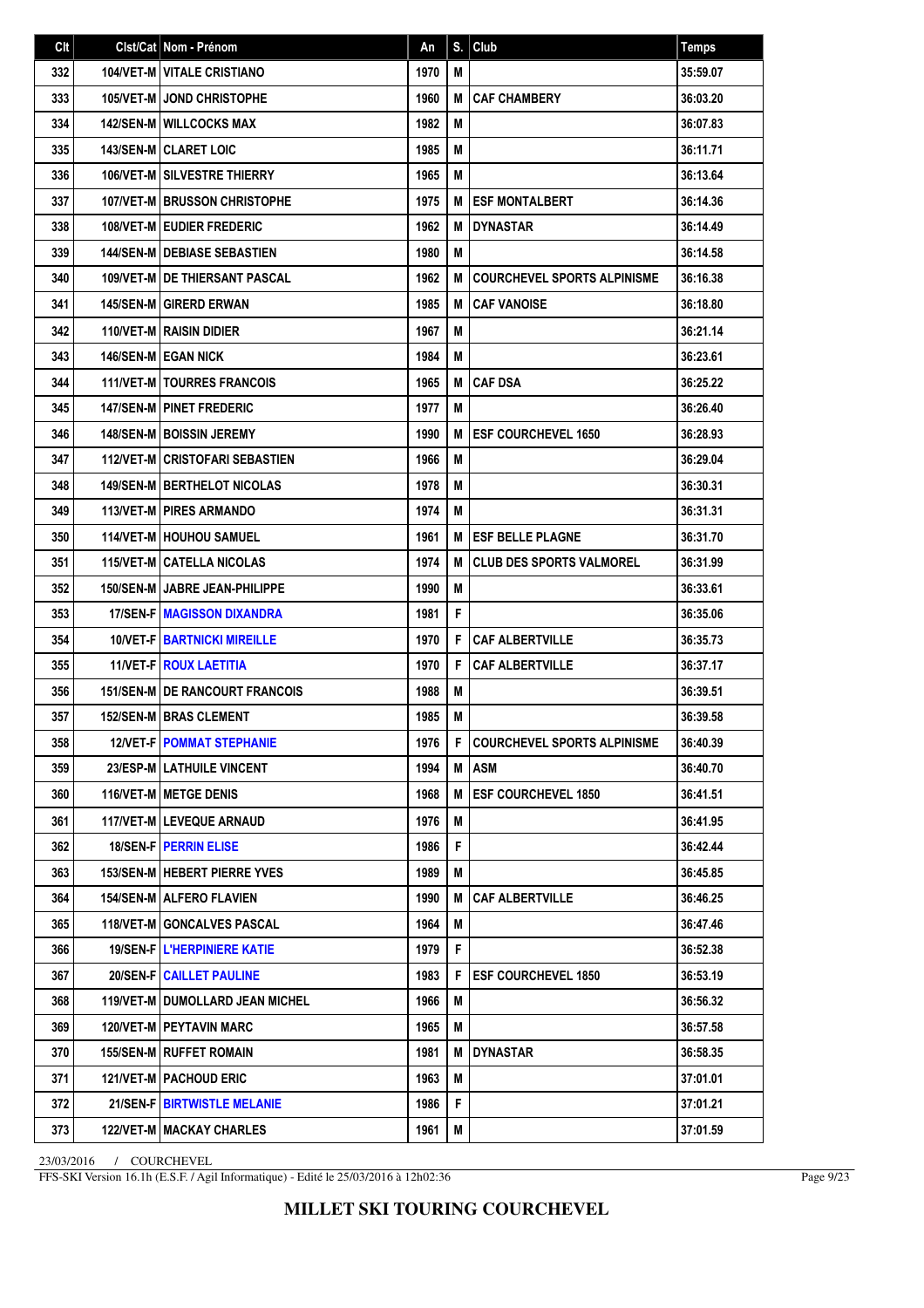| Clt |                      | Clst/Cat   Nom - Prénom                   | An   | S. | Club                               | <b>Temps</b> |
|-----|----------------------|-------------------------------------------|------|----|------------------------------------|--------------|
| 374 |                      | 13/VET-F   BONNEVIE DANIELE               | 1961 | F  | <b>MSM</b>                         | 37:02.87     |
| 375 |                      | <b>156/SEN-M AUGEROT BENOIT</b>           | 1978 | M  |                                    | 37:03.62     |
| 376 |                      | <b>123/VET-MILAMBERT PIERRE</b>           | 1976 | M  |                                    | 37:04.38     |
| 377 |                      | <b>124/VET-M CUMMING DAVE</b>             | 1958 | M  | <b>CHAMONIX</b>                    | 37:06.94     |
| 378 |                      | 5/SVET-M BETEND DENIS                     | 1955 | М  |                                    | 37:11.94     |
| 379 |                      | <b>125/VET-M I DURAND DIDIER</b>          | 1970 | М  |                                    | 37:12.21     |
| 380 |                      | <b>126/VET-MIDENCHE PIERRE</b>            | 1972 | М  |                                    | 37:12.54     |
| 381 |                      | <b>22/JUN-M   VINCENT FLORIAN</b>         | 1997 | M  | <b>ESF LES SAISIES</b>             | 37:14.12     |
| 382 |                      | <b>127/VET-M   HENRAS STEPHANE</b>        | 1967 | M  | <b>ESF COURCHEVEL 1550</b>         | 37:17.21     |
| 383 |                      | <b>22/SEN-FILE ROUX PAULINE</b>           | 1990 | F  | <b>ESF COURCHEVEL 1650</b>         | 37:17.49     |
| 384 |                      | 157/SEN-M   LAMOUREUX GUILLAUME           | 1979 | M  |                                    | 37:17.61     |
| 385 |                      | 23/SEN-F LE ROUX CHARLOTTE                | 1990 | F  | <b>ESF LE GRAND BORNAND</b>        | 37:17.70     |
| 386 |                      | 14/VET-F   BATCHELOR MELANIE              | 1970 | F  | <b>COURCHEVEL SPORTS ALPINISME</b> | 37:18.22     |
| 387 |                      | <b>158/SEN-M GARNIER ROBIN</b>            | 1990 | M  | <b>COURCHEVEL SPORTS ALPINISME</b> | 37:18.38     |
| 388 |                      | <b>159/SEN-M BASTIANI JEAN-CHRISTOPHE</b> | 1977 | M  | <b>CAF ARAVIS</b>                  | 37:20.65     |
| 389 |                      | <b>3/JUN-FIBATTENDIER EMILY</b>           | 1996 | F  | <b>CHAMONIX</b>                    | 37:21.89     |
| 390 |                      | <b>15/VET-F DOIX SEVERINE</b>             | 1976 | F  | <b>ESF COURCHEVEL 1850</b>         | 37:23.15     |
| 391 |                      | <b>128/VET-M   THURIER HENRI</b>          | 1958 | M  | <b>ESF COURCHEVEL 1550</b>         | 37:25.27     |
| 392 |                      | 2/CAD-FIDAVID CLEMENCE                    | 2000 | F  | <b>MSM</b>                         | 37:28.49     |
| 393 |                      | <b>24/SEN-FIMORAND SABINE</b>             | 1981 | F  | <b>AUTHENTIC NUTRITION</b>         | 37:28.65     |
| 394 |                      | <b>160/SEN-MICONTI GUILLAUME</b>          | 1986 | М  |                                    | 37:29.24     |
| 395 |                      | <b>10/CAD-M   MANZONI NICOLAS</b>         | 2000 | М  |                                    | 37:30.57     |
| 396 |                      | 6/SVET-M GORIN YVES MARIE                 | 1954 | M  | <b>CAF FAVERGES</b>                | 37:32.19     |
| 397 |                      | <b>129/VET-M RAYNAUD NICOLAS</b>          | 1971 | М  | <b>FFCAM</b>                       | 37:37.03     |
| 398 |                      | <b>130/VET-M I SULLICE JEAN-MARC</b>      | 1964 | M  |                                    | 37:38.85     |
| 399 |                      | 161/SEN-M   VILLAIN DAVID                 | 1992 | M  | <b>CAF GO</b>                      | 37:39.72     |
| 400 |                      | <b>16/VET-F   HABERSTICH NATHALIE</b>     | 1974 | F  | <b>CMSAB</b>                       | 37:41.01     |
| 401 |                      | <b>131/VET-M   PERRUS THIERRY</b>         | 1965 | М  |                                    | 37:41.56     |
| 402 |                      | <b>162/SEN-M   ROUGEMONT ARNAUD</b>       | 1979 | М  |                                    | 37:42.03     |
| 403 |                      | 25/SEN-FIDELSUPEHE FRANCE                 | 1987 | F  | <b>HTMS</b>                        | 37:43.18     |
| 404 |                      | 132/VET-M   TRESALLET GILLES              | 1967 | М  |                                    | 37:45.98     |
| 405 |                      | <b>163/SEN-M   MONVOISIN BASILE</b>       | 1989 | M  |                                    | 37:46.36     |
| 406 |                      | 133/VET-M   TOGNET CHRISTOPHE             | 1970 | M  | <b>ESF MERIBEL</b>                 | 37:52.64     |
| 407 |                      | <b>134/VET-M   ALESSANDRIA ANDRE</b>      | 1964 | М  |                                    | 37:53.86     |
| 408 |                      | 164/SEN-M   FALK JOSE LUIS                | 1987 | M  |                                    | 38:01.32     |
| 409 |                      | 23/JUN-M CHARDON BASTIEN                  | 1997 | M  |                                    | 38:04.21     |
| 410 | 135/VET-M   BELL JIM |                                           | 1961 | M  |                                    | 38:04.80     |
| 411 |                      | 7/SVET-M BONIN ALAIN                      | 1956 | M  |                                    | 38:05.73     |
| 412 |                      | 26/SEN-F JACQUELIN NOEMIE                 | 1991 | F  | <b>CAF CHAMBERY</b>                | 38:06.64     |
| 413 |                      | 136/VET-M   BOUSSEAU FREDERIC             | 1969 | М  |                                    | 38:07.72     |
| 414 |                      | 27/SEN-FIL'HERPINIERE KATIE               | 1979 | F  |                                    | 38:09.69     |
| 415 |                      | <b>165/SEN-M   BLATON ALEXIS</b>          | 1980 | M  |                                    | 38:11.08     |

FFS-SKI Version 16.1h (E.S.F. / Agil Informatique) - Edité le 25/03/2016 à 12h02:36

Page 10/23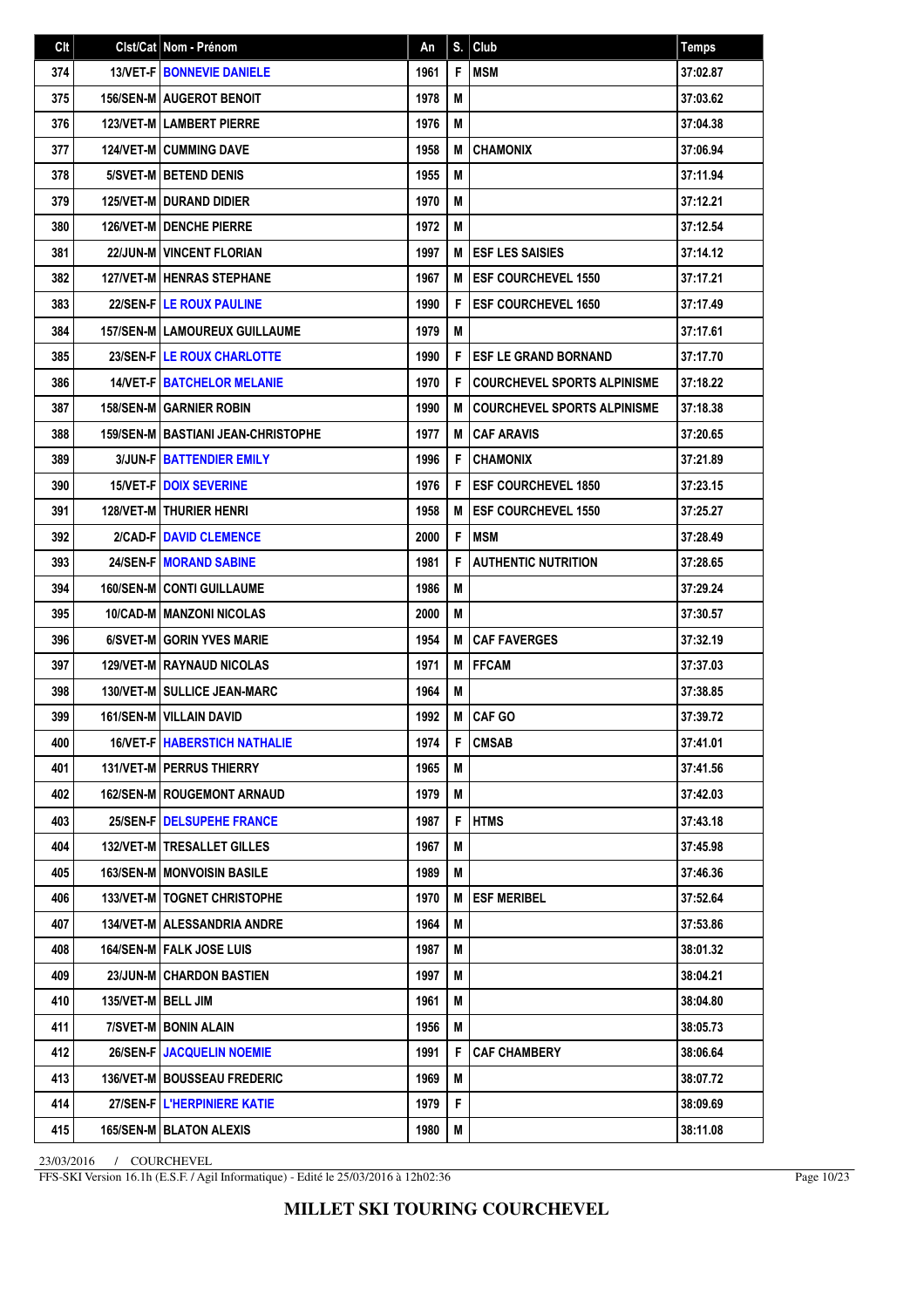| Clt | Clst/Cat   Nom - Prénom                    | An   | S. | Club                               | <b>Temps</b> |
|-----|--------------------------------------------|------|----|------------------------------------|--------------|
| 416 | <b>166/SEN-MIBETRAND ARTHUR</b>            | 1988 | M  | <b>ESF COURCHEVEL 1850</b>         | 38:12.70     |
| 417 | <b>28/SEN-FIGINTER AMELIE</b>              | 1981 | F  | <b>DYNASTAR</b>                    | 38:12.89     |
| 418 | <b>11/CAD-M COLLIARD CEDRIC</b>            | 2000 | M  | <b>MSM</b>                         | 38:15.42     |
| 419 | <b>3/MIN-M   MATER HUGO</b>                | 2002 | M  | <b>SKI DE FOND BOZEL</b>           | 38:17.41     |
| 420 | <b>137/VET-MIPACHOD PATRICK</b>            | 1957 | M  | <b>ESF COURCHEVEL 1850</b>         | 38:19.87     |
| 421 | <b>138/VET-M LADON OLIVIER</b>             | 1969 | М  |                                    | 38:21.94     |
| 422 | <b>139/VET-M   DANIELE NORBERT</b>         | 1968 | M  | <b>ECI</b>                         | 38:22.09     |
| 423 | <b>140/VET-M I D'AVEZAC PHILIPPE</b>       | 1958 | М  |                                    | 38:24.57     |
| 424 | 24/ESP-M   IMBAUD JORIS                    | 1994 | M  | <b>ESF COURCHEVEL 1550</b>         | 38:25.18     |
| 425 | 25/ESP-M PERROUCHET NICOLAS                | 1993 | М  |                                    | 38:25.22     |
| 426 | <b>141/VET-M   ROMANET STEEVE</b>          | 1969 | M  |                                    | 38:28.49     |
| 427 | <b>24/JUN-M   DURAND LEO</b>               | 1997 | M  | <b>ESF LES 2 ALPES</b>             | 38:30.08     |
| 428 | 17/VET-FIGACHET-MAUROZ PASCALE             | 1958 | F  | <b>ESF COURCHEVEL 1550</b>         | 38:34.09     |
| 429 | <b>167/SEN-M GOMANE ALEXIS</b>             | 1981 | M  | MSM                                | 38:34.86     |
| 430 | <b>142/VET-M WATSON ROBERT</b>             | 1972 | M  | SKIVO <sub>2</sub>                 | 38:35.33     |
| 431 | <b>143/VET-M SOCQUET MANU</b>              | 1970 | M  |                                    | 38:38.31     |
| 432 | <b>168/SEN-M   FECHOZ CEDRIC</b>           | 1986 | M  | <b>ESF COURCHEVEL 1550</b>         | 38:38.59     |
| 433 | <b>144/VET-M CUYALA JEAN MATHIEU</b>       | 1967 | М  |                                    | 38:38.90     |
| 434 | 29/SEN-F   APPOLONIA JENNY                 | 1978 | F  | <b>COURCHEVEL SPORTS ALPINISME</b> | 38:39.48     |
| 435 | <b>145/VET-M I TYWONEK TOMASZ</b>          | 1965 | M  |                                    | 38:40.58     |
| 436 | <b>8/SVET-MI JANNI ROBERT</b>              | 1953 | M  | <b>ESF COURCHEVEL 1550</b>         | 38:44.46     |
| 437 | <b>146/VET-M   MOREL PATRICE</b>           | 1969 | M  | <b>COURCHEVEL SPORTS ALPINISME</b> | 38:48.15     |
| 438 | 4/JUN-F CUEVAS FANTILLE                    | 1996 | F  |                                    | 38:48.49     |
| 439 | <b>147/VET-MILIONS CHRISTOPHE</b>          | 1969 | M  | <b>CYCLO CLUB CARNAC</b>           | 38:55.00     |
| 440 | <b>30/SEN-F   HOUILLON CHRISTELLE</b>      | 1979 | F  | <b>COURCHEVEL SPORTS ALPINISME</b> | 38:55.97     |
| 441 | 148/VET-M   MILLET JEAN-PIERRE             | 1957 | M  |                                    | 38:57.01     |
| 442 | <b>18/VET-FIPIC VANESSA</b>                | 1973 | F  | <b>ASA</b>                         | 38:59.11     |
| 443 | <b>169/SEN-M   VINCENOT GERMAIN</b>        | 1991 | M  |                                    | 39:00.36     |
| 444 | 170/SEN-M   SAVERET FLORIAN                | 1990 | M  | <b>PLUM</b>                        | 39:02.06     |
| 445 | <b>171/SEN-M   POLLET VILLARD FRANCOIS</b> | 1991 | M  | <b>PLUM</b>                        | 39:02.08     |
| 446 | 9/SVET-M BUFFET CLAUDE                     | 1952 | M  |                                    | 39:05.48     |
| 447 | <b>149/VET-M   BLACK MARK</b>              | 1973 | М  |                                    | 39:06.33     |
| 448 | 172/SEN-M   FAURE ETIENNE                  | 1982 | M  |                                    | 39:14.97     |
| 449 | 173/SEN-M   HURLIN FREDERIC                | 1980 | M  |                                    | 39:15.88     |
| 450 | 10/SVET-M   REGNIER NOEL                   | 1946 | M  | <b>ESF COURCHEVEL 1550</b>         | 39:23.24     |
| 451 | 174/SEN-M   MASSONI JEAN-VALERE            | 1980 | M  |                                    | 39:28.95     |
| 452 | 19/VET-F   HEBERSTICH NATHALIE             | 1974 | F  | <b>CMSAB</b>                       | 39:33.89     |
| 453 | 150/VET-M   BAUDRON PASCAL                 | 1964 | М  | <b>FFS USCORG</b>                  | 39:35.74     |
| 454 | <b>151/VET-M   CAMOIN FRANCOIS</b>         | 1964 | M  | <b>BEAUFORTAIN TRAIL</b>           | 39:42.72     |
| 455 | <b>20/VET-F   DUFFIN MELANIE</b>           | 1975 | F  |                                    | 39:44.16     |
| 456 | <b>152/VET-M   ROZIERE CEDRICK</b>         | 1974 | M  | <b>ESF COURCHEVEL 1850</b>         | 39:44.76     |
| 457 | 5/JUN-F   MIQUET LAURINE                   | 1997 | F  | <b>TEAM ISERE MONTAGNE</b>         | 39:44.80     |

FFS-SKI Version 16.1h (E.S.F. / Agil Informatique) - Edité le 25/03/2016 à 12h02:36

Page 11/23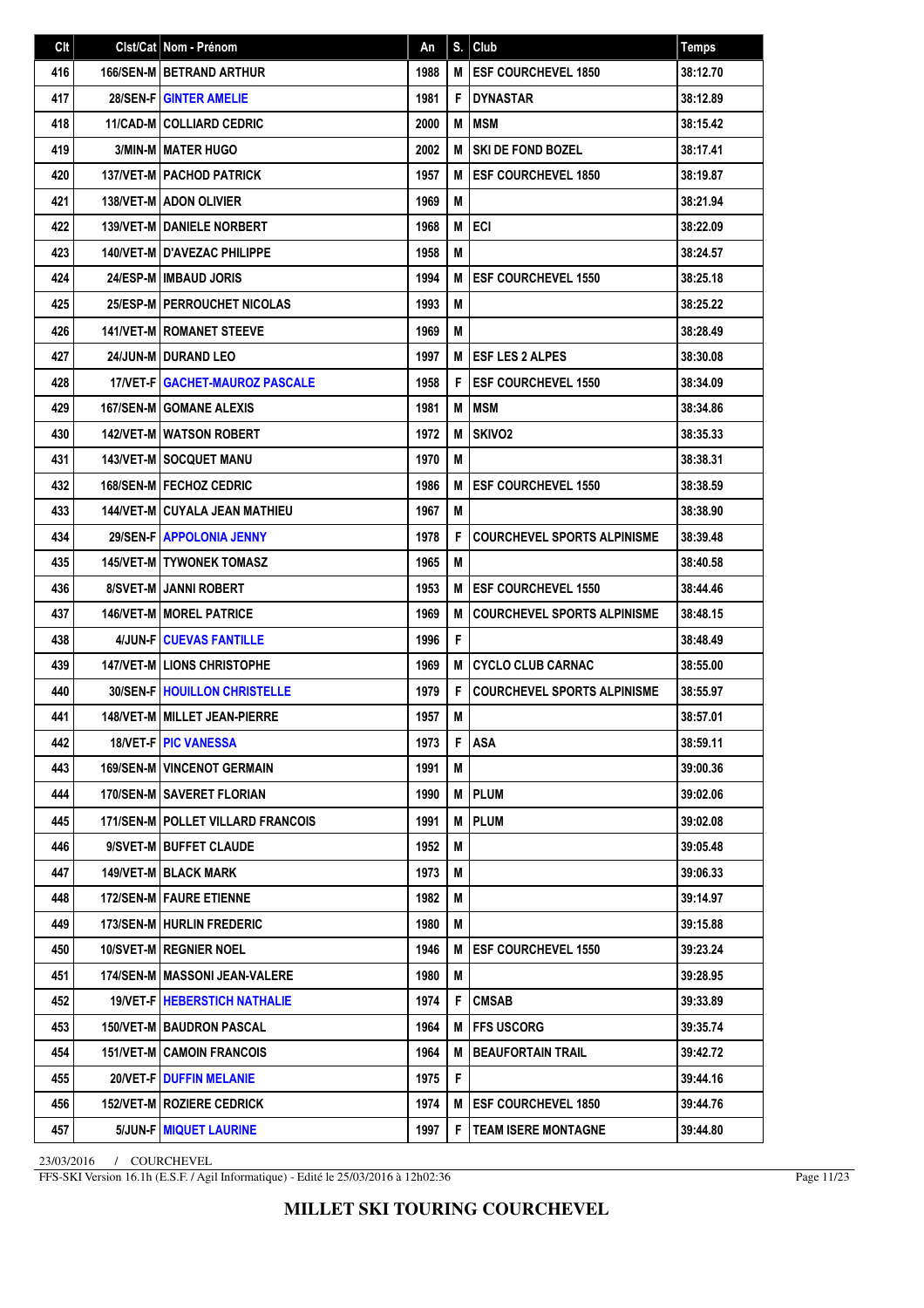| Clt | Clst/Cat   Nom - Prénom                         | An   | S. | Club                               | <b>Temps</b> |
|-----|-------------------------------------------------|------|----|------------------------------------|--------------|
| 458 | 175/SEN-M ATTRELL BEN                           | 1985 | M  |                                    | 39:49.74     |
| 459 | <b>153/VET-M CHEVRIER NOEL</b>                  | 1961 | M  | <b>PLUM</b>                        | 39:52.31     |
| 460 | 2/ESP-F GUILLERMO CHARLOTTE                     | 1994 | F  | <b>ESF COURCHEVEL 1850</b>         | 39:52.55     |
| 461 | <b>154/VET-M   PLANCHE JEAN CHRISTOPHE</b>      | 1966 | M  |                                    | 39:52.60     |
| 462 | <b>3/ESP-FIJANNI CARLA</b>                      | 1993 | F  | <b>ESF COURCHEVEL 1550</b>         | 39:54.76     |
| 463 | <b>155/VET-M   PACHOUD DENIS</b>                | 1959 | M  | <b>CAF CHAMBERY</b>                | 39:56.70     |
| 464 | <b>156/VET-MIDESBRINI LAURENT</b>               | 1975 | M  |                                    | 39:57.00     |
| 465 | <b>157/VET-M   VIALLY LAURENT</b>               | 1974 | M  | <b>CLUB DES SPORTS COURCHEVEL</b>  | 40:01.45     |
| 466 | <b>158/VET-M HAWKINS PATRICK</b>                | 1968 | M  |                                    | 40:03.20     |
| 467 | <b>12/CAD-MILIONS TANGUY</b>                    | 1999 | M  | <b>CIMA PAYS D'AURAY</b>           | 40:04.82     |
| 468 | <b>159/VET-M   JAMING DIDIER</b>                | 1965 | M  |                                    | 40:06.97     |
| 469 | 25/JUN-M LIONS LOIC                             | 1997 | M  | <b>LANESTER HAND BALL</b>          | 40:13.60     |
| 470 | <b>160/VET-M I DURANSSEAU JEAN FRANCOIS</b>     | 1969 | M  |                                    | 40:16.41     |
| 471 | <b>176/SEN-M CONVERT THIBAUT</b>                | 1978 | M  |                                    | 40:17.97     |
| 472 | <b>161/VET-M EMMENDOERFFER STEPHANE</b>         | 1972 | M  | <b>VITALMONTAGNE</b>               | 40:19.40     |
| 473 | <b>31/SEN-FIREGNIER CECILE</b>                  | 1977 | F  | <b>VEO 2000 LA PLAGNE</b>          | 40:21.68     |
| 474 | 21/VET-F   VIANNEY LAURENCE                     | 1962 | F  | <b>ESF COURCHEVEL 1550</b>         | 40:24.98     |
| 475 | <b>162/VET-M MUGNIER PHILIPPE</b>               | 1959 | M  | <b>ESF COURCHEVEL 1850</b>         | 40:27.21     |
| 476 | 177/SEN-M RIX DANNY                             | 1979 | M  |                                    | 40:27.63     |
| 477 | <b>1/MIN-FIRAOULT ZOE</b>                       | 2003 | F  |                                    | 40:28.17     |
| 478 | 26/JUN-M I DURANSSEAU ALEXANDRE                 | 1996 | M  |                                    | 40:28.31     |
| 479 | <b>1/SVET-FIPINKERTON LESLEY</b>                | 1956 | F  |                                    | 40:29.02     |
| 480 | <b>22/VET-FIPUSSET SARAH</b>                    | 1973 | F  | <b>JARRIENNE DES CIMES</b>         | 40:29.59     |
| 481 | <b>178/SEN-M BERNARD GRANGER LAURENT</b>        | 1979 | M  | <b>CAF ARAVIS</b>                  | 40:33.31     |
| 482 | <b>32/SEN-FIMARTIN JESSICA</b>                  | 1989 | F  | <b>HTMS</b>                        | 40:36.64     |
| 483 | <b>33/SEN-FICHRISTIN PAULINE</b>                | 1990 | F  | <b>MILLET</b>                      | 40:38.03     |
| 484 | 2/SVET-F   MONGELLAZ MICHELE                    | 1956 | F  |                                    | 40:38.76     |
| 485 | 163/VET-M   LOUBIE SEBASTIEN                    | 1973 | M  |                                    | 40:39.51     |
| 486 | 4/ESP-FIDESSAIX LAURA                           | 1993 | F  | <b>MSM</b>                         | 40:45.34     |
| 487 | <b>13/CAD-M CORDIER MATTHIEU</b>                | 2000 | M  |                                    | 40:49.29     |
| 488 | <b>164/VET-M DURAND TERRASSON ROLAND CLAUDE</b> | 1960 | M  | <b>COURCHEVEL SPORTS ALPINISME</b> | 40:50.02     |
| 489 | <b>165/VET-MIFLAMMIER VINCENT</b>               | 1971 | M  | <b>JARRIENNE DES CIMES</b>         | 40:54.97     |
| 490 | <b>166/VET-MIRICHERMOZ MICHEL</b>               | 1966 | M  |                                    | 40:55.35     |
| 491 | <b>34/SEN-F   MACHEBOEUF PAULINE</b>            | 1978 | F  |                                    | 40:55.52     |
| 492 | 26/ESP-M VAN HOOREBEKE CHARLES                  | 1993 | М  |                                    | 40:58.69     |
| 493 | <b>35/SEN-F   PAGNOD NOELLA</b>                 | 1990 | F  | <b>AIX-LES-BAINS</b>               | 40:59.18     |
| 494 | <b>179/SEN-M   CHARDON CEDRIC</b>               | 1981 | M  | <b>ESF COURCHEVEL 1850</b>         | 40:59.85     |
| 495 | 180/SEN-M   MOREL ANTHONY                       | 1986 | M  | <b>CAF ALBERTVILLE</b>             | 41:02.06     |
| 496 | 1/BEN-F   BLANC ELISA                           | 2004 | F  | <b>CLUB DES SPORTS COURCHEVEL</b>  | 41:04.90     |
| 497 | <b>181/SEN-M   WILKENS FREDDY</b>               | 1986 | M  |                                    | 41:05.24     |
| 498 | <b>14/CAD-M   CHENO JULIEN</b>                  | 2000 | M  | <b>VCPA</b>                        | 41:07.99     |
| 499 | 36/SEN-F JANNI AGATHE                           | 1990 | F  | <b>ESF COURCHEVEL 1550</b>         | 41:08.33     |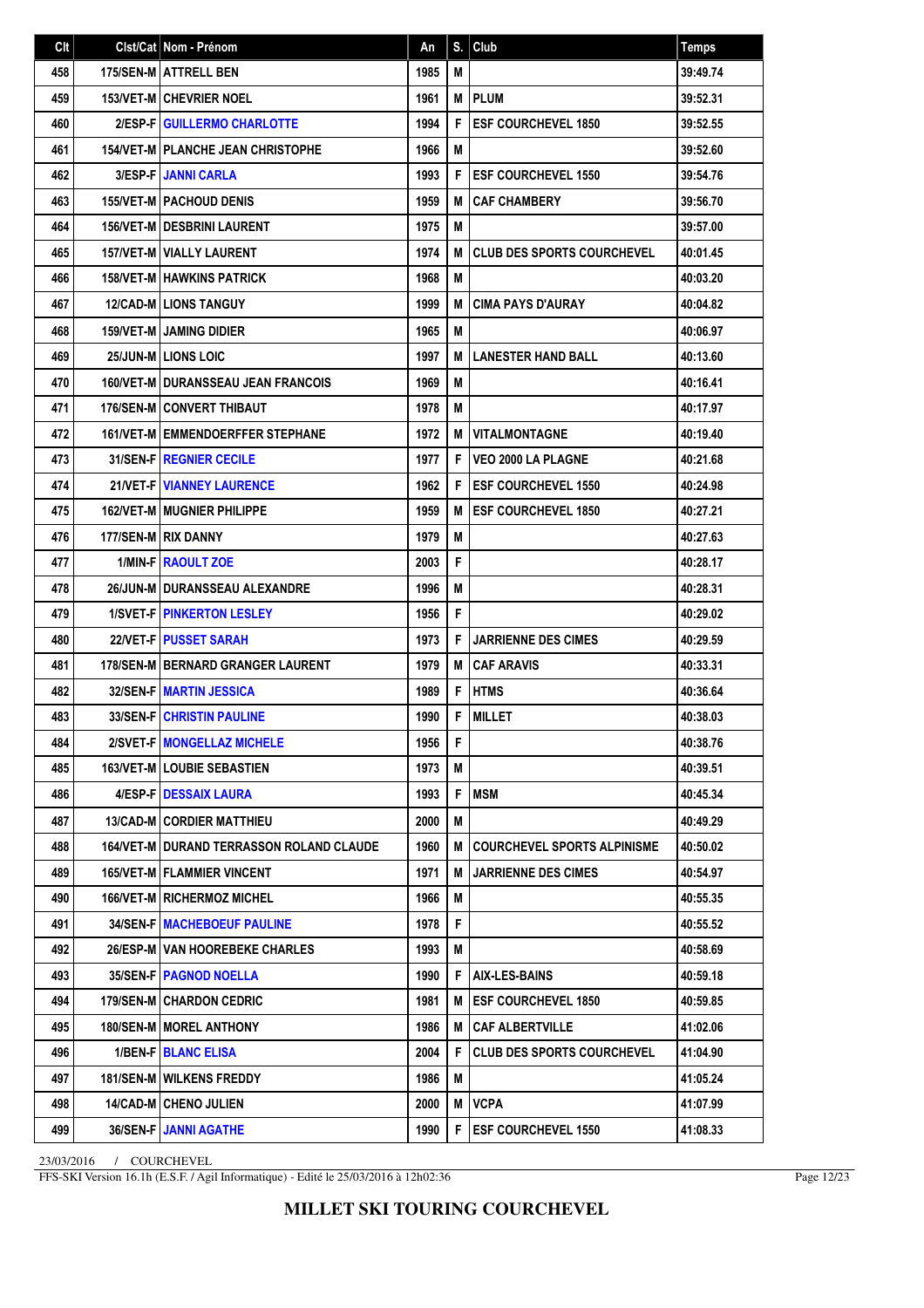| Clt | Cist/Cat   Nom - Prénom                  | An   | S. | Club                              | <b>Temps</b> |
|-----|------------------------------------------|------|----|-----------------------------------|--------------|
| 500 | <b>167/VET-M   MONTMAYEUR RAPHAEL</b>    | 1975 | M  |                                   | 41:10.20     |
| 501 | <b>168/VET-M I DUMOLLARD MICHEL</b>      | 1966 | М  |                                   | 41:19.67     |
| 502 | <b>37/SEN-FIBUISSON CHARLEYNE</b>        | 1986 | F  | <b>CAF ALBERTVILLE</b>            | 41:23.61     |
| 503 | 23/VET-F   ROBINSON LOUISE               | 1966 | F  |                                   | 41:24.87     |
| 504 | <b>38/SEN-F VIARD SEVERINE</b>           | 1977 | F  |                                   | 41:30.90     |
| 505 | <b>169/VET-M CARRIEU FLAVIEN</b>         | 1969 | M  | <b>ESF COURCHEVEL 1550</b>        | 41:33.51     |
| 506 | <b>170/VET-M I DENIS STEPANOV</b>        | 1970 | M  |                                   | 41:34.34     |
| 507 | <b>171/VET-M ROBINSON ANDREW</b>         | 1966 | М  |                                   | 41:36.80     |
| 508 | 27/JUN-M EVE JULIEN                      | 1998 | М  |                                   | 41:39.19     |
| 509 | 182/SEN-M LUTZ FRANCK                    | 1990 | М  |                                   | 41:46.02     |
| 510 | 11/SVET-M DOIX PHILIPPE                  | 1947 | M  | <b>ESF COURCHEVEL 1850</b>        | 41:50.80     |
| 511 | <b>183/SEN-MITROSSAT VALERIAN</b>        | 1982 | М  |                                   | 41:51.13     |
| 512 | 4/MIN-M BLANC BAPTISTE                   | 2002 | M  | <b>CLUB DES SPORTS COURCHEVEL</b> | 41:52.47     |
| 513 | 28/JUN-M ZECHA ARAN                      | 1998 | M  |                                   | 41:54.79     |
| 514 | <b>15/CAD-MIBLANC OSCAR</b>              | 2001 | М  |                                   | 41:57.90     |
| 515 | <b>184/SEN-M   BOCHOLIER PIERRE-JEAN</b> | 1985 | M  | <b>NOUVELLE FORMULE</b>           | 41:58.27     |
| 516 | <b>172/VET-M MARTIN STEFAN</b>           | 1965 | М  |                                   | 41:59.85     |
| 517 | 173/VET-M   PANFEROV ALEXEY              | 1970 | M  | <b>ANGRYBOYS</b>                  | 42:01.15     |
| 518 | <b>16/CAD-M POULET MARIUS</b>            | 1999 | M  |                                   | 42:01.18     |
| 519 | <b>185/SEN-MILEGROS THOMAS</b>           | 1987 | M  | <b>IFFS USCORG</b>                | 42:09.74     |
| 520 | <b>174/VET-M BARRALIER OLIVIER</b>       | 1976 | М  |                                   | 42:12.05     |
| 521 | 39/SEN-F   BURETTE MARGOT                | 1989 | F  | <b>LE REVARD</b>                  | 42:12.57     |
| 522 | 186/SEN-M RONDEAU GAETAN                 | 1983 | М  |                                   | 42:13.23     |
| 523 | 24/VET-F GONCALVES VIRGINIE              | 1965 | F  |                                   | 42:13.83     |
| 524 | <b>175/VET-M CANATELLA PHILLIPPE</b>     | 1968 | М  |                                   | 42:25.50     |
| 525 | 25/VET-F   MCGREE SAM                    | 1970 | F  |                                   | 42:27.05     |
| 526 | <b>40/SEN-FIPERRODO VIRGINIE</b>         | 1984 | F. |                                   | 42:28.11     |
| 527 | 176/VET-M MAZEYRAT ERIC                  | 1963 | M  | <b>IESF COURCHEVEL 1850</b>       | 42:28.14     |
| 528 | 177/VET-M GRANDIDIER JEAN-FRANCOIS       | 1960 | M  | <b> FFCAM</b>                     | 42:31.06     |
| 529 | <b>187/SEN-M SHARP MATTHEW</b>           | 1988 | M  | <b>ESF COURCHEVEL 1550</b>        | 42:31.48     |
| 530 | 188/SEN-M   DENNEVAULT DAVID             | 1979 | M  |                                   | 42:32.39     |
| 531 | <b>189/SEN-M STEINS PHILLIP</b>          | 1989 | M  |                                   | 42:33.20     |
| 532 | <b>190/SEN-M   ROCHET JEAN-STEPHANE</b>  | 1989 | M  |                                   | 42:40.73     |
| 533 | 191/SEN-M   TANA LOIC                    | 1985 | М  |                                   | 42:41.20     |
| 534 | 26/VET-F   MOULLEC BRIGITTE              | 1972 | F  |                                   | 42:47.04     |
| 535 | <b>178/VET-M DUSSAULT PATRICK</b>        | 1960 | M  |                                   | 42:53.31     |
| 536 | 192/SEN-M   CHALEIL MICKAEL              | 1989 | М  |                                   | 42:53.50     |
| 537 | 5/ESP-F GUILLERMO CHARLOTTE              | 1994 | F  | <b>ESF COURCHEVEL 1850</b>        | 42:54.50     |
| 538 | <b>179/VET-M   MEUNIER BRUNO</b>         | 1973 | M  | FFS USCORG                        | 42:55.58     |
| 539 | 29/JUN-M DESHUSSES GREGOIRE              | 1998 | M  | <b>SCOBE ALBERTVILLE</b>          | 42:55.84     |
| 540 | 2/MIN-F MARHIC CHIARA                    | 2002 | F  |                                   | 42:57.98     |
| 541 | 180/VET-M   MILLAN RICHARD               | 1970 | M  |                                   | 43:05.86     |

FFS-SKI Version 16.1h (E.S.F. / Agil Informatique) - Edité le 25/03/2016 à 12h02:36

Page 13/23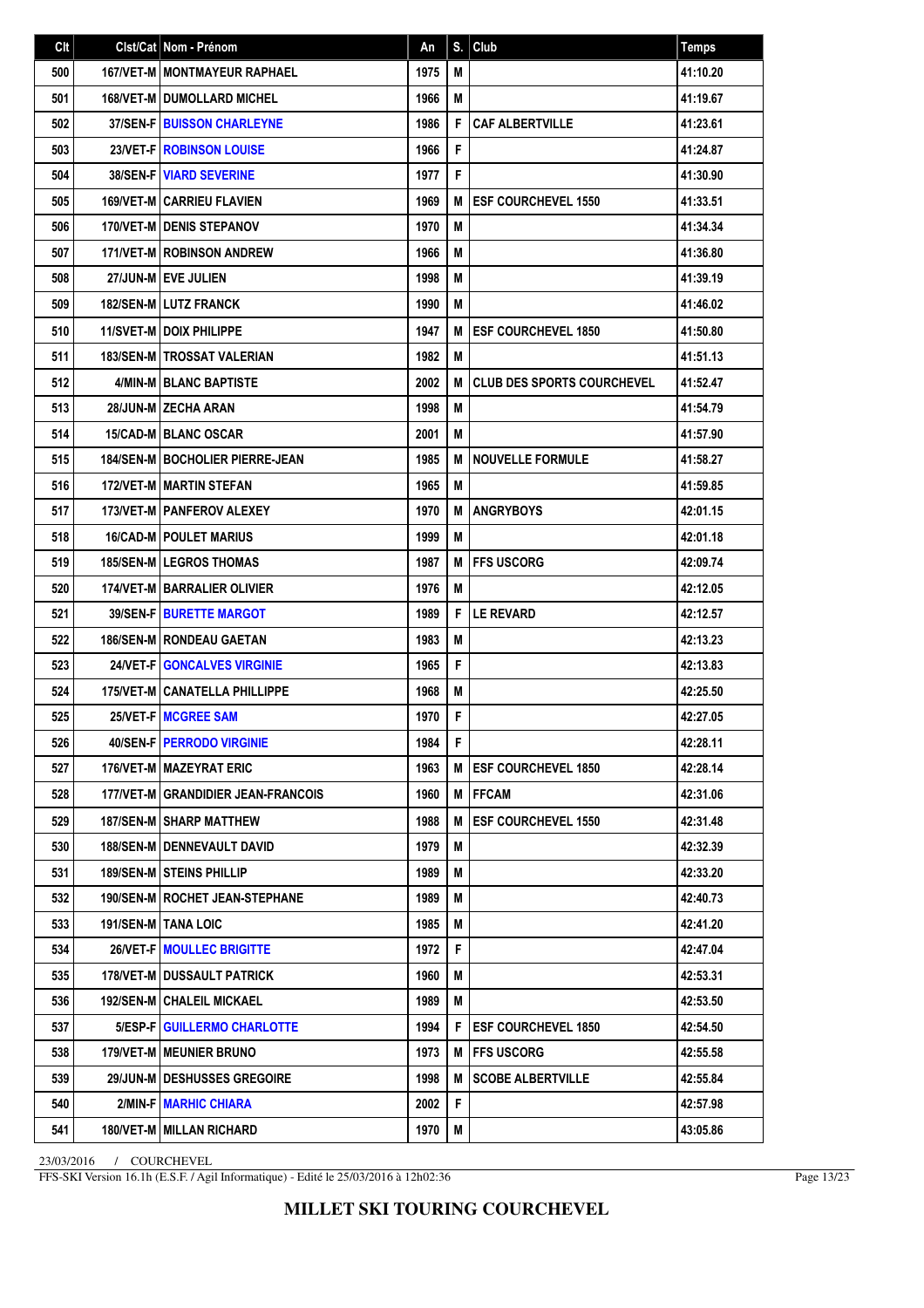| Clt | Clst/Cat   Nom - Prénom                | An   | S. | Club                               | <b>Temps</b> |
|-----|----------------------------------------|------|----|------------------------------------|--------------|
| 542 | 181/VET-M   TOURON XAVIER              | 1957 | М  |                                    | 43:10.74     |
| 543 | <b>193/SEN-M BERTRAND MARTIN</b>       | 1991 | M  |                                    | 43:16.29     |
| 544 | <b>194/SEN-M   BULTEAU PAUL</b>        | 1992 | M  |                                    | 43:19.55     |
| 545 | <b>17/CAD-MI PANTEROV MAXIM</b>        | 1999 | М  |                                    | 43:20.27     |
| 546 | <b>182/VET-M GUEYFFIER FRANCOIS</b>    | 1961 | М  |                                    | 43:26.55     |
| 547 | <b>183/VET-M GUICHARD CEDRIC</b>       | 1974 | М  |                                    | 43:27.92     |
| 548 | <b>195/SEN-M CREMA AURELIEN</b>        | 1991 | М  | <b>PLUM</b>                        | 43:27.94     |
| 549 | 5/MIN-M DORIDOT WILLIAM                | 2003 | M  | <b>CLUB DES SPORTS COURCHEVEL</b>  | 43:30.01     |
| 550 | 41/SEN-F COSTY SOPHIE                  | 1984 | F  |                                    | 43:30.38     |
| 551 | <b>196/SEN-M CHAMOUX JULIEN</b>        | 1982 | M  | <b>COURCHEVEL SPORTS ALPINISME</b> | 43:30.57     |
| 552 | <b>3/CAD-FIBLANC JULIE</b>             | 1999 | F  |                                    | 43:31.02     |
| 553 | <b>197/SEN-M   LABLANCHE ALEXANDRE</b> | 1988 | M  | <b>ESF COURCHEVEL 1550</b>         | 44:02.39     |
| 554 | 27/VET-F BOIS LAURENCE                 | 1971 | F  | ESF AIME 2000                      | 44:11.57     |
| 555 | <b>184/VET-M BUSTAMANTE MANUEL</b>     | 1964 | М  |                                    | 44:26.40     |
| 556 | <b>185/VET-M SYRIKOV CYRIL</b>         | 1971 | M  |                                    | 44:26.79     |
| 557 | <b>42/SEN-FIMOUSSELARD NADIA</b>       | 1985 | F  | <b>CAF VANOISE</b>                 | 44:33.46     |
| 558 | <b>198/SEN-MILE BLANC PIERRICK</b>     | 1990 | M  | <b>HTMS</b>                        | 44:34.06     |
| 559 | <b>186/VET-MILEVY-SOUSSAN GUY</b>      | 1968 | M  |                                    | 44:35.92     |
| 560 | <b>1/BEN-MILEDUC THEO</b>              | 2005 | М  |                                    | 44:35.97     |
| 561 | <b>187/VET-MILEDUC ARNAUD</b>          | 1975 | М  |                                    | 44:36.31     |
| 562 | <b>12/SVET-MIBLANC YVES</b>            | 1954 | M  | <b>ESF COURCHEVEL 1650</b>         | 44:36.55     |
| 563 | <b>43/SEN-F   PICCIOCCHI AURORE</b>    | 1986 | F  | <b>SUD CORSE TRIATHLON</b>         | 44:38.01     |
| 564 | <b>199/SEN-M BRUNETTI MAXIME</b>       | 1987 | M  | <b>CSCP</b>                        | 44:38.76     |
| 565 | <b>44/SEN-FILEMAIRE CLAIRE</b>         | 1988 | F  | <b>CAF MOUTIERS</b>                | 44:43.13     |
| 566 | <b>188/VET-M   SORREL YVES</b>         | 1963 | M  | <b>CAF DES BELLEVILLES</b>         | 44:44.14     |
| 567 | <b>189/VET-M   POSCHMANN GAETAN</b>    | 1973 | M  |                                    | 45:10.45     |
| 568 | <b>28/VET-F   AMIEZ BEATRICE</b>       | 1969 | F  |                                    | 45:13.15     |
| 569 | <b>45/SEN-F   BUISSON CHARLENE</b>     | 1989 | F. |                                    | 45:17.10     |
| 570 | 190/VET-M VITAL FREDERIC               | 1966 | M  | <b>GIPSO</b>                       | 45:19.76     |
| 571 | <b>191/VET-M ROBINSON JULES</b>        | 1969 | M  |                                    | 45:21.21     |
| 572 | <b>46/SEN-F READMAN SOPHIE</b>         | 1988 | F  |                                    | 45:22.46     |
| 573 | <b>200/SEN-MILOOS CHRISTIAN</b>        | 1982 | M  |                                    | 45:23.44     |
| 574 | 6/MIN-M JUGAND KILLIAN                 | 2003 | M  |                                    | 45:28.70     |
| 575 | 47/SEN-F PAULET JESSICA                | 1989 | F  |                                    | 45:30.83     |
| 576 | <b>192/VET-M   DOUMENC GUILLAUME</b>   | 1963 | M  |                                    | 45:31.04     |
| 577 | <b>193/VET-M   CUISANCE ALAIN</b>      | 1964 | M  | <b>CAF MOUTIERS</b>                | 45:31.33     |
| 578 | 27/ESP-M   FAVRE BENOIT                | 1993 | M  |                                    | 45:36.60     |
| 579 | 4/CAD-F CRETET CAROLINE                | 2000 | F  |                                    | 45:37.06     |
| 580 | 194/VET-M   VEREVSKY ANDRE             | 1974 | M  |                                    | 45:37.11     |
| 581 | 201/SEN-M   MATHIEU PAUL               | 1991 | M  |                                    | 45:37.53     |
| 582 | <b>48/SEN-F   GUILLAND CHLOE</b>       | 1989 | F  | <b>MILLET</b>                      | 45:38.88     |
| 583 | 202/SEN-M   POUSSARD BRUNO             | 1991 | М  |                                    | 45:41.96     |

FFS-SKI Version 16.1h (E.S.F. / Agil Informatique) - Edité le 25/03/2016 à 12h02:36

Page 14/23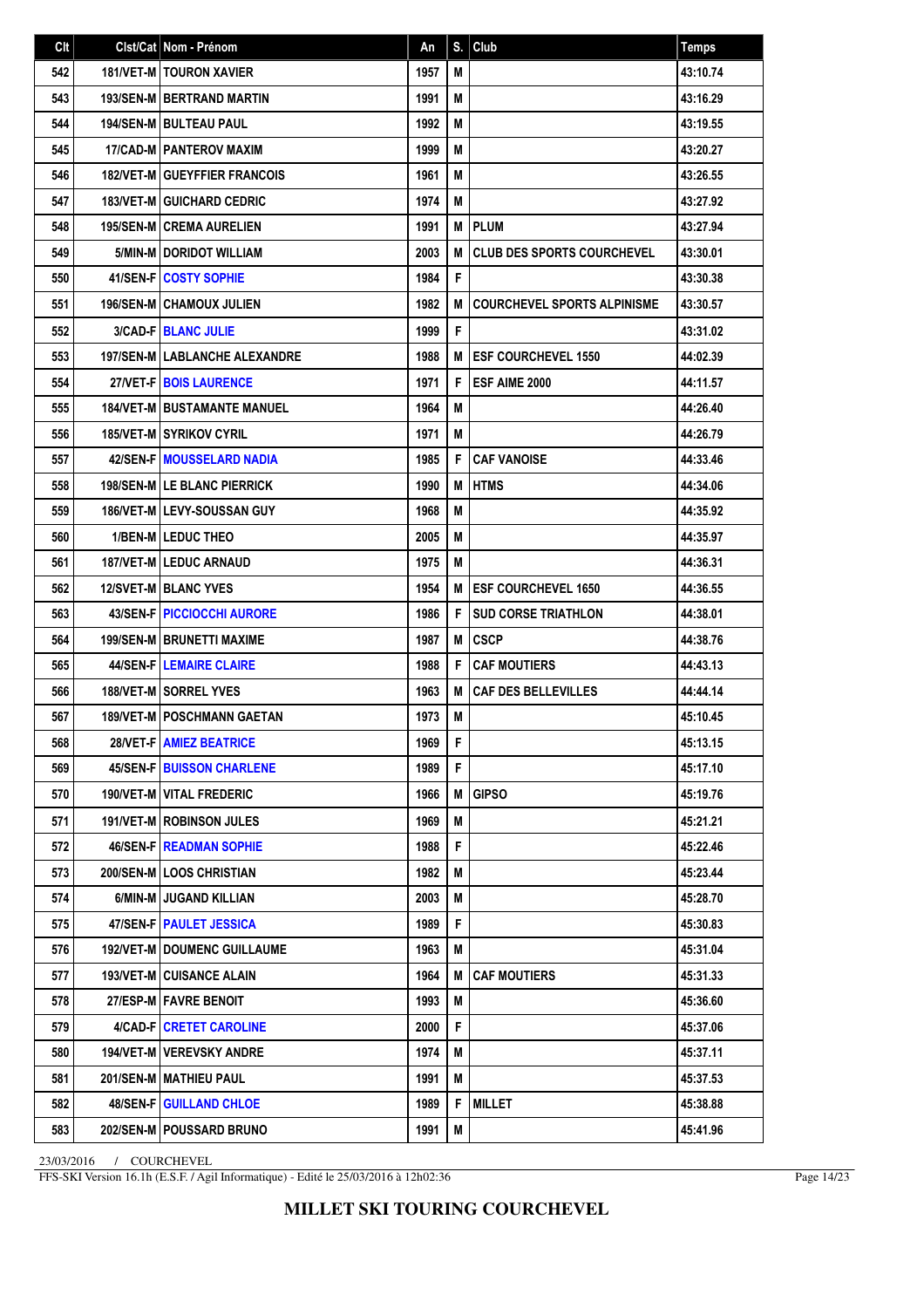| Clt | Cist/Cat   Nom - Prénom                  | An   | S. | Club                               | <b>Temps</b> |
|-----|------------------------------------------|------|----|------------------------------------|--------------|
| 584 | 203/SEN-M MAY BERTRAND                   | 1981 | M  | <b>CAF MAURIENNE</b>               | 45:42.36     |
| 585 | 204/SEN-M BELSOEUR CAMILLE               | 1989 | M  |                                    | 45:43.10     |
| 586 | <b>195/VET-M BOILEAU ROBERT</b>          | 1976 | М  |                                    | 45:46.51     |
| 587 | 2/BEN-M BLANC ANTONIN                    | 2006 | M  | <b>CLUB DES SPORTS COURCHEVEL</b>  | 45:48.60     |
| 588 | 205/SEN-M RAMSEY RICHARD                 | 1983 | M  |                                    | 45:58.51     |
| 589 | <b>49/SEN-FIFRANCHINO MIREILLE</b>       | 1979 | F  | <b>COURCHEVEL SPORTS ALPINISME</b> | 45:58.69     |
| 590 | 6/ESP-FITHEVENET MARIE                   | 1993 | F  |                                    | 45:59.61     |
| 591 | 206/SEN-M DROIT BENJAMIN                 | 1983 | M  |                                    | 45:59.97     |
| 592 | <b>196/VET-M   THOMAS GUY</b>            | 1968 | М  |                                    | 46:00.62     |
| 593 | <b>29/VET-FICUNY SEVERINE</b>            | 1975 | F  | <b>SUD CORSE TRIATHLON</b>         | 46:03.08     |
| 594 | <b>30/VET-F   COUSSONNEAU CLEMENCE</b>   | 1975 | F  |                                    | 46:07.09     |
| 595 | <b>197/VET-M JUGAND SYLVAIN</b>          | 1972 | M  |                                    | 46:09.83     |
| 596 | <b>198/VET-M   CELLIER OLIVIER</b>       | 1972 | М  |                                    | 46:17.09     |
| 597 | <b>50/SEN-FIMIGNOT MARIANNE</b>          | 1992 | F  |                                    | 46:20.79     |
| 598 | 199/VET-M   BUXTON PAUL                  | 1964 | M  |                                    | 46:21.45     |
| 599 | 51/SEN-F   KONONCHUK OLGA                | 1980 | F  |                                    | 46:26.57     |
| 600 | 52/SEN-F CROSS EMILY                     | 1979 | F  |                                    | 46:27.05     |
| 601 | 200/VET-M ALLAIRE GREGOIRE               | 1963 | M  | <b>CAF BRIANCON</b>                | 46:27.85     |
| 602 | 201/VET-M SPADA STEPHANE                 | 1971 | M  | <b>TEAM BIDJON</b>                 | 46:30.96     |
| 603 | <b>31/VET-F   MALBRAN FLORENCIA</b>      | 1975 | F  |                                    | 46:31.79     |
| 604 | <b>202/VET-MICHRETIEN FLORENT</b>        | 1972 | М  |                                    | 46:33.61     |
| 605 | <b>13/SVET-M GAULD STANLEY</b>           | 1947 | M  |                                    | 46:36.13     |
| 606 | <b>32/VET-FIDEVILLE CORINNE</b>          | 1963 | F  |                                    | 46:36.58     |
| 607 | 53/SEN-F GUIGONNET MARCELLA              | 1989 | F  |                                    | 46:49.69     |
| 608 | <b>33/VET-F   BERTRAND CHRISTINE</b>     | 1964 | F  |                                    | 46:52.00     |
| 609 | 30/JUN-M RIT ANTOINE                     | 1997 | M  |                                    | 46:57.73     |
| 610 | <b>34/VET-F   FAURE GIGNOUX VIRGINIE</b> | 1975 | F. |                                    | 46:59.80     |
| 611 | <b>7/ESP-F   WHITTLE MARY</b>            | 1994 | F. |                                    | 47:03.00     |
| 612 | 3/SVET-F   BAUDRON VIVIANE               | 1956 | F  | <b>FFS USCORG</b>                  | 47:04.79     |
| 613 | 207/SEN-M SAMSON JOSEPH                  | 1984 | M  |                                    | 47:05.55     |
| 614 | 208/SEN-M   FLON GREGORY                 | 1977 | M  |                                    | 47:06.26     |
| 615 | 203/VET-M LEFEBVRE SEBASTIEN             | 1973 | M  |                                    | 47:10.48     |
| 616 | 7/MIN-M I DAVID MAXIME                   | 2003 | М  |                                    | 47:12.78     |
| 617 | <b>14/SVET-M GUEDON BERNARD</b>          | 1954 | M  |                                    | 47:15.61     |
| 618 | <b>35/VET-F   CLIFFORD KATARINA</b>      | 1972 | F  |                                    | 47:15.73     |
| 619 | 204/VET-M   HAN PHILIP                   | 1974 | M  |                                    | 47:16.83     |
| 620 | <b>36/VET-F   VERHELST CATHERINE</b>     | 1972 | F. |                                    | 47:17.97     |
| 621 | 37/VET-F   CENERELLI CHRISTELE           | 1973 | F  | <b>ESF COURCHEVEL 1650</b>         | 47:26.82     |
| 622 | <b>38/VET-F   BENE VERONIQUE</b>         | 1973 | F  | <b>ESF COURCHEVEL 1850</b>         | 47:28.04     |
| 623 | 205/VET-M MICHELAS REGIS                 | 1967 | M  | <b>ESF AIME 2000</b>               | 47:30.02     |
| 624 | 206/VET-M   MIEVRE PHILIPPE              | 1968 | M  |                                    | 47:31.10     |
| 625 | 54/SEN-F GEHIN MANON                     | 1992 | F  |                                    | 47:31.29     |

FFS-SKI Version 16.1h (E.S.F. / Agil Informatique) - Edité le 25/03/2016 à 12h02:36

Page 15/23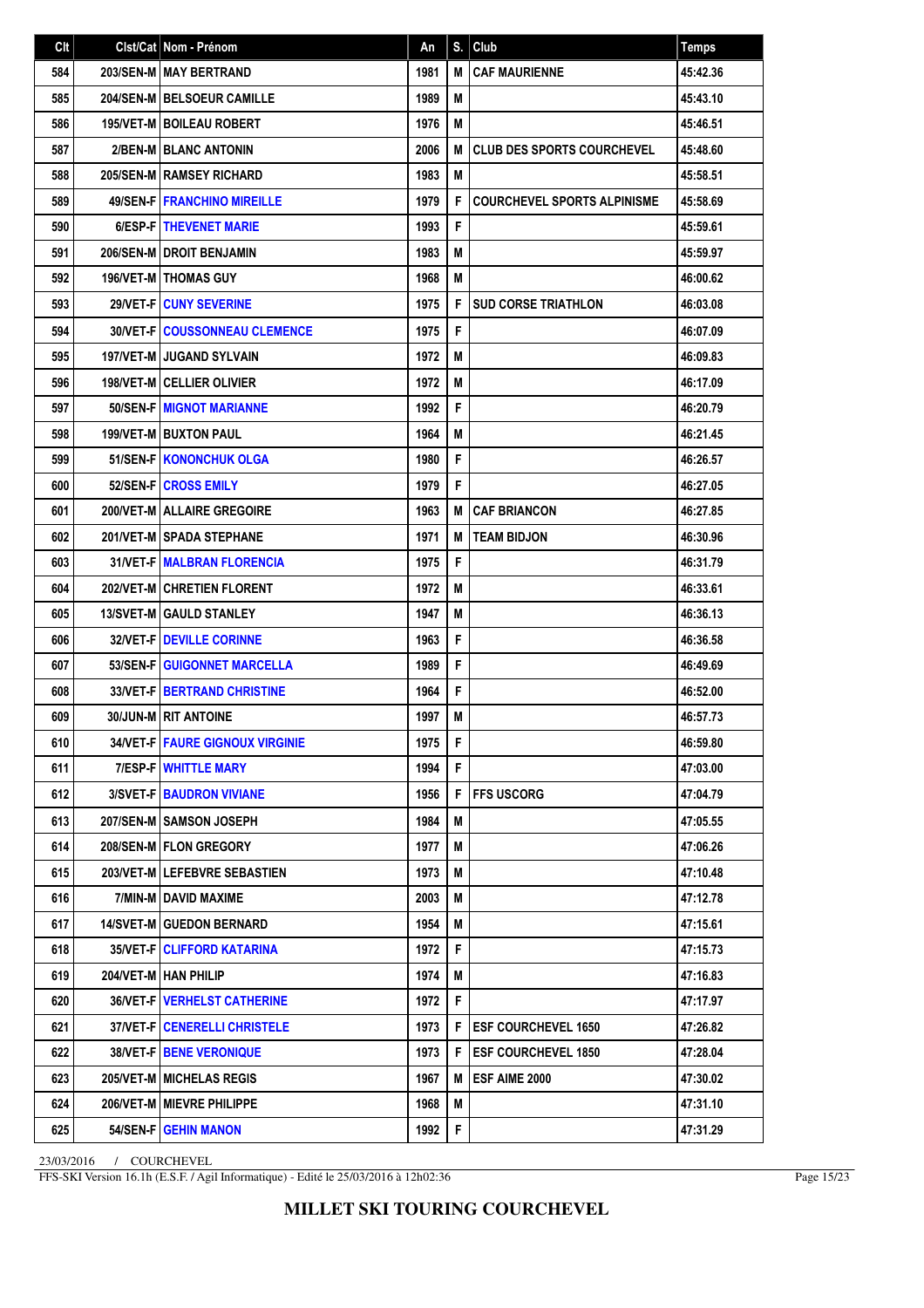| Clt | Clst/Cat Nom - Prénom                | An   | S. | Club                              | <b>Temps</b> |
|-----|--------------------------------------|------|----|-----------------------------------|--------------|
| 626 | 8/MIN-M   ALBRIEUX JULES             | 2003 | M  | <b>CLUB DES SPORTS COURCHEVEL</b> | 47:32.59     |
| 627 | <b>209/SEN-MIBAGLEY CHRIS</b>        | 1978 | M  |                                   | 47:35.38     |
| 628 | <b>207/VET-MIQUACECI GIUSEPPE</b>    | 1975 | M  | <b>MANDALA TRAIL SICILIE</b>      | 47:37.01     |
| 629 | <b>18/CAD-M HENRAS ROBIN</b>         | 2000 | M  |                                   | 47:43.68     |
| 630 | 210/SEN-M ZECCONI YANN               | 1991 | M  | <b>ESF LA TANIA</b>               | 47:45.28     |
| 631 | <b>55/SEN-FICESMAT SANDY</b>         | 1991 | F  |                                   | 47:45.53     |
| 632 | 211/SEN-M BELLI DAMIEN               | 1977 | M  |                                   | 48:00.51     |
| 633 | <b>39/VET-F HADASCHIK KATIA</b>      | 1972 | F  | <b>SERPENTINE RC</b>              | 48:01.59     |
| 634 | 208/VET-M LEBOULANGER BENOIT         | 1974 | M  |                                   | 48:02.42     |
| 635 | 209/VET-M LEPEUDRY PATRICK           | 1959 | М  |                                   | 48:08.73     |
| 636 | 210/VET-M   MONGELLAZ CHRISTOPHE     | 1967 | M  | <b>CAF VANOISE</b>                | 48:21.84     |
| 637 | 211/VET-M PAYAN AMANDITO             | 1976 | M  |                                   | 48:29.38     |
| 638 | 212/VET-M BARBE BRUNO                | 1967 | M  |                                   | 48:29.62     |
| 639 | 213/VET-M ROBERT LOIC                | 1971 | M  |                                   | 48:31.16     |
| 640 | <b>3/BEN-MIFLON MARIUS</b>           | 2005 | M  | <b>TRI CHAMBE</b>                 | 48:35.97     |
| 641 | <b>56/SEN-FIAUGEROT CAROLINE</b>     | 1980 | F  | <b>MILLET</b>                     | 48:39.42     |
| 642 | <b>40/VET-FIDUMOLLARD MARYLINE</b>   | 1965 | F  |                                   | 48:41.40     |
| 643 | <b>15/SVET-M DELAQUIS SERGES</b>     | 1953 | M  | <b>DYNASTAR</b>                   | 48:42.64     |
| 644 | <b>41/VET-FIBELL NICKI</b>           | 1972 | F  |                                   | 48:50.38     |
| 645 | <b>42/VET-FICROFT GEORGIANA</b>      | 1964 | F  |                                   | 48:51.15     |
| 646 | 43/VET-F   CHEVASSU CLAUDE           | 1964 | F  | <b>ESF COURCHEVEL 1850</b>        | 48:51.99     |
| 647 | 44/VET-FUJABRE ZAZA                  | 1961 | F  |                                   | 49:00.30     |
| 648 | 6/JUN-FIFERRAND PAULINE              | 1996 | F  | <b>ESF LE REVARD</b>              | 49:01.14     |
| 649 | 57/SEN-F   MUGNIER LUCILE            | 1986 | F  |                                   | 49:06.07     |
| 650 | <b>45/VET-FIBLOND MARIE</b>          | 1976 | F  | <b>CAF MOUTIERS</b>               | 49:06.75     |
| 651 | 214/VET-M ROUERS ANTHONY             | 1975 | M  |                                   | 49:07.04     |
| 652 | 58/SEN-F   TREGOUET LUCILE           | 1983 | F  | <b>ESF COURCHEVEL 1650</b>        | 49:09.23     |
| 653 | <b>46/VET-F DEBONNAIRE STEPHANIE</b> | 1971 | F  | <b>CAF MOUTIERS</b>               | 49:11.72     |
| 654 | 2/BEN-FIMALAVAL LAURA                | 2004 | F  | <b>CLUB DES SPORTS COURCHEVEL</b> | 49:11.92     |
| 655 | 3/BEN-F   BLANC ELISA                | 2004 | F  | <b>CLUB DES SPORTS COURCHEVEL</b> | 49:12.03     |
| 656 | 212/SEN-M DUBOIS ERIC                | 1989 | M  |                                   | 49:12.87     |
| 657 | 215/VET-M BODEAU HERVE               | 1965 | M  | <b>PETZL</b>                      | 49:15.63     |
| 658 | 216/VET-M   DAVID FRANCK             | 1961 | M  |                                   | 49:16.67     |
| 659 | 47/VET-F VEREVSKY TATIANA            | 1972 | F  |                                   | 49:17.34     |
| 660 | 217/VET-M   POIRIER GILLES           | 1973 | M  |                                   | 49:18.29     |
| 661 | 218/VET-M   ROUGET LAURENT           | 1969 | M  |                                   | 49:18.74     |
| 662 | 8/ESP-F   CAEN MEGANE                | 1994 | F  | <b>ESF COURCHEVEL 1550</b>        | 49:34.02     |
| 663 | 213/SEN-M MARSAN ROMAIN              | 1980 | M  |                                   | 49:38.65     |
| 664 | 48/VET-F   CENERELLI GERALDINE       | 1969 | F  | <b>ESF COURCHEVEL 1650</b>        | 49:43.72     |
| 665 | 49/VET-F   BODDELE EMMANUELLE        | 1971 | F  |                                   | 49:48.79     |
| 666 | 219/VET-M DECOUITZ SAUL              | 1971 | M  |                                   | 49:50.14     |
| 667 | 220/VET-M AZAIS CHRISTOPHE           | 1969 | М  |                                   | 50:21.30     |

FFS-SKI Version 16.1h (E.S.F. / Agil Informatique) - Edité le 25/03/2016 à 12h02:36

Page 16/23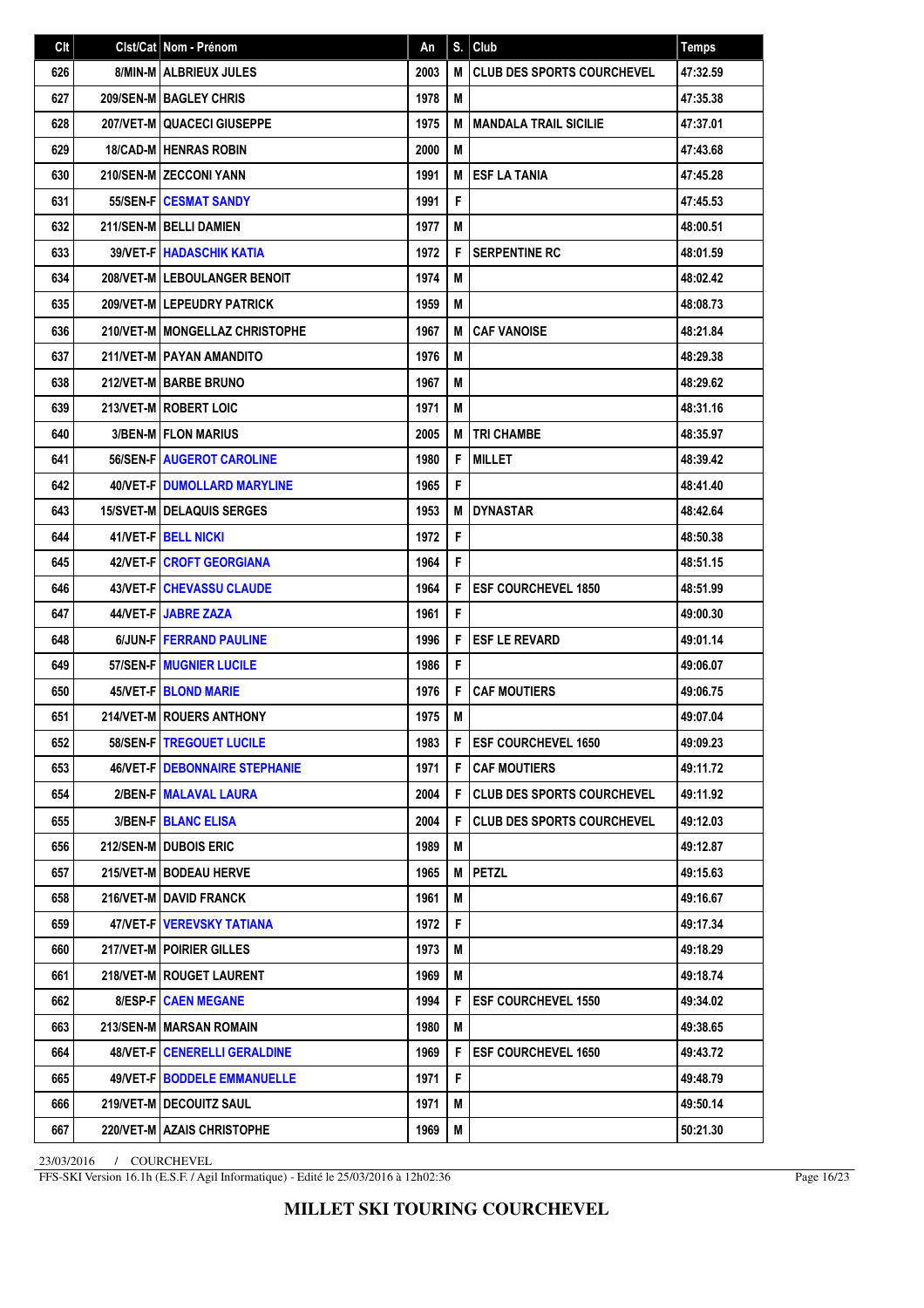| Clt | Clst/Cat Nom - Prénom                  | An   | S. | Club                              | <b>Temps</b> |
|-----|----------------------------------------|------|----|-----------------------------------|--------------|
| 668 | 214/SEN-M BERTIN NICOLAS               | 1978 | M  |                                   | 50:22.82     |
| 669 | <b>59/SEN-FIHAMDANI HELENE</b>         | 1988 | F  |                                   | 50:26.66     |
| 670 | 60/SEN-F   COUGOUREUX JUSTINE          | 1983 | F  |                                   | 50:32.82     |
| 671 | 61/SEN-F COURTOIS GAELLE               | 1979 | F  |                                   | 50:34.35     |
| 672 | <b>4/SVET-FIFACHE MARTINE</b>          | 1953 | F  |                                   | 50:41.79     |
| 673 | 215/SEN-M   DUMONT ARMAND              | 1985 | M  | <b>FFS USCORG</b>                 | 50:45.67     |
| 674 | 9/ESP-F MEHEUT ELISE                   | 1993 | F  |                                   | 50:55.79     |
| 675 | 16/SVET-M I IEROPOLI JEAN-LUC          | 1949 | M  |                                   | 50:57.88     |
| 676 | 221/VET-M ALAUZEN MICHEL               | 1960 | М  |                                   | 50:59.05     |
| 677 | <b>31/JUN-M   NOLTET PAUL</b>          | 1997 | M  |                                   | 50:59.08     |
| 678 | <b>222/VET-M GRAHAM PATRICK</b>        | 1957 | M  |                                   | 50:59.49     |
| 679 | 223/VET-M MARTIN IAIN                  | 1966 | M  | <b>INTHESNOW</b>                  | 51:00.26     |
| 680 | 62/SEN-F RUAZ PERRINE                  | 1981 | F  |                                   | 51:05.05     |
| 681 | 216/SEN-M   WHITTLE DAVID              | 1992 | М  |                                   | 51:06.41     |
| 682 | 5/CAD-FICRETET CAROLINE                | 2000 | F  |                                   | 51:06.56     |
| 683 | 224/VET-M BERTRAND LUC                 | 1960 | M  |                                   | 51:07.33     |
| 684 | 50/VET-F   LANGEARD NATHALIE           | 1969 | F  |                                   | 51:10.79     |
| 685 | 225/VET-M PAILLON SERGE                | 1959 | М  |                                   | 51:17.64     |
| 686 | 217/SEN-M   DIETLIN THIBAULT           | 1988 | M  | <b>ESF COURCHEVEL 1550</b>        | 51:20.44     |
| 687 | 51/VET-F I STEPANOUA TATIANA           | 1971 | F  |                                   | 51:24.18     |
| 688 | 52/VET-FIVIBERT ISABELLE               | 1961 | F  | <b>GROUPAMA</b>                   | 51:30.70     |
| 689 | <b>226/VET-MISTEPANOV DENIS</b>        | 1970 | M  |                                   | 51:31.56     |
| 690 | <b>53/VET-F OXANA BONDARENNO</b>       | 1971 | F  |                                   | 51:35.58     |
| 691 | <b>10/ESP-FIBALCER ANITA</b>           | 1993 | F  |                                   | 51:36.10     |
| 692 | 54/VET-FI ALBRIEUX MURIELE             | 1969 | F  | <b>CLUB DES SPORTS COURCHEVEL</b> | 51:36.61     |
| 693 | <b>4/BEN-M CONVARD HEIDI</b>           | 2004 | M  | <b>CLUB DES SPORTS COURCHEVEL</b> | 51:36.80     |
| 694 | <b>19/CAD-M STEPANOV NIKITA</b>        | 2001 | М  |                                   | 51:38.55     |
| 695 | 63/SEN-F   RUYSSCHAERT SILKE           | 1979 | F. |                                   | 52:02.70     |
| 696 | 227/VET-M CHATELAIN VINCENT            | 1969 | М  |                                   | 52:11.28     |
| 697 | 64/SEN-F   BONNEVIE-CHEVRONNAY AURELIE | 1983 | F  |                                   | 52:11.64     |
| 698 | 228/VET-M DUCRUET FREDERIC             | 1960 | M  | <b>MILLET</b>                     | 52:22.85     |
| 699 | 17/SVET-M   BELLM RAYMOND              | 1950 | M  |                                   | 52:23.48     |
| 700 | 5/BEN-M   BINI CLEMENT                 | 2005 | M  | <b>PLUM</b>                       | 52:25.37     |
| 701 | 229/VET-M   DI LUZIO MANU              | 1975 | M  | <b>PLUM</b>                       | 52:26.59     |
| 702 | 218/SEN-M BONNEAUX DEODAT              | 1986 | M  | <b>MILLET</b>                     | 52:27.77     |
| 703 | 65/SEN-F   WAGNER LAETITIA             | 1989 | F  |                                   | 52:31.26     |
| 704 | 230/VET-M   DILLON EDDIE               | 1975 | M  |                                   | 52:34.44     |
| 705 | <b>219/SEN-M I VAN HULLE GILLES</b>    | 1992 | М  |                                   | 52:46.51     |
| 706 | 231/VET-M NOLTET BENOIT                | 1963 | М  |                                   | 52:50.19     |
| 707 | 66/SEN-F SOTTOVIA CALYPSO              | 1990 | F  |                                   | 52:50.91     |
| 708 | 67/SEN-F   LAFARGE ALEXANDRA           | 1986 | F  |                                   | 52:51.13     |
| 709 | 232/VET-M   PUISSECUR ERIC             | 1961 | M  |                                   | 52:55.17     |

FFS-SKI Version 16.1h (E.S.F. / Agil Informatique) - Edité le 25/03/2016 à 12h02:36

Page 17/23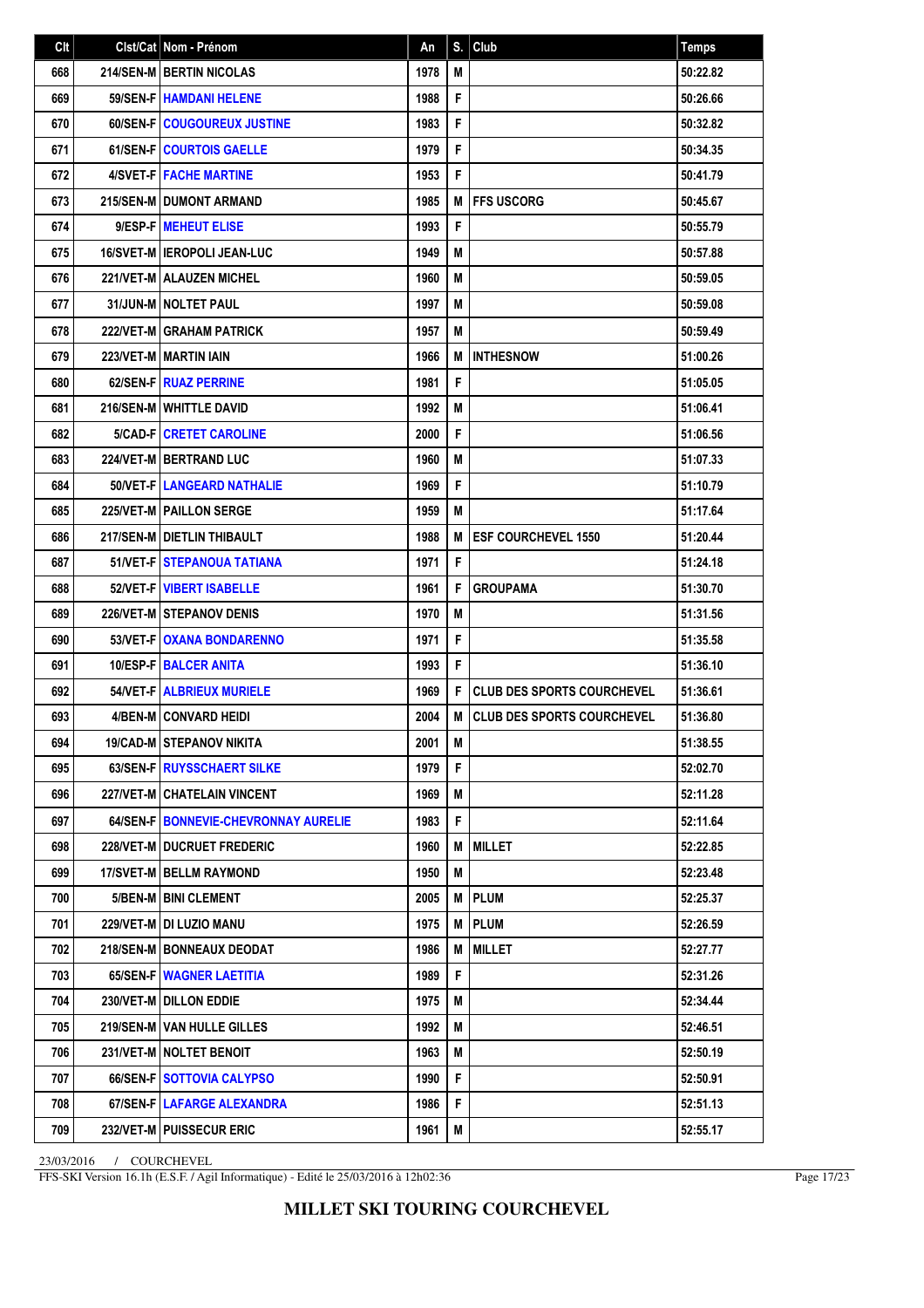| Clt | Clst/Cat Nom - Prénom                | An   | S. | Club                              | <b>Temps</b> |
|-----|--------------------------------------|------|----|-----------------------------------|--------------|
| 710 | 55/VET-FITETU VALERIE                | 1975 | F  |                                   | 52:55.44     |
| 711 | <b>220/SEN-MIJONCHERE JEREMY</b>     | 1984 | M  |                                   | 53:08.02     |
| 712 | 233/VET-M SARFATTI DAVID             | 1969 | М  | <b>IFFS CSCP</b>                  | 53:09.07     |
| 713 | 234/VET-M INICHOLSON FRANCIS         | 1972 | M  |                                   | 53:11.09     |
| 714 | <b>221/SEN-M   DESSIER CEDRIC</b>    | 1980 | М  |                                   | 53:13.97     |
| 715 | 235/VET-M   DELAVEAU DAVID           | 1972 | М  |                                   | 53:14.57     |
| 716 | <b>222/SEN-MILIPPENS LLOYD</b>       | 1992 | M  |                                   | 53:15.12     |
| 717 | 223/SEN-M COTTERLAZ FLORENT          | 1986 | M  | <b>MILLET</b>                     | 53:20.75     |
| 718 | 68/SEN-F CAMUS PAULINE               | 1990 | F  | <b>ESF COURCHEVEL 1550</b>        | 53:34.79     |
| 719 | <b>69/SEN-FILACOMBE RACHEL</b>       | 1984 | F  |                                   | 53:36.69     |
| 720 | <b>70/SEN-FIPANIER ANAIS</b>         | 1988 | F  |                                   | 53:38.03     |
| 721 | <b>71/SEN-FIARDOUIN SOPHIE</b>       | 1977 | F  | <b>MOUTIERS HAUTE TARENTAISE</b>  | 53:38.92     |
| 722 | <b>224/SEN-MIHAN CHRISTOPHER</b>     | 1984 | M  |                                   | 53:42.15     |
| 723 | <b>225/SEN-MIFELISAZ GWEN</b>        | 1983 | M  | <b>PLUM</b>                       | 53:52.73     |
| 724 | <b>72/SEN-FIFAVRE GLADYS</b>         | 1980 | F  | <b>MILLET</b>                     | 53:53.04     |
| 725 | 20/CAD-M   ROCHEDY PIERRE            | 1999 | M  | <b>CLUB DES SPORTS COURCHEVEL</b> | 53:53.58     |
| 726 | 6/CAD-F   PIZZALUNGA LOUANNE         | 2000 | F  | <b>CLUB DES SPORTS COURCHEVEL</b> | 53:54.04     |
| 727 | 21/CAD-M ROCHEDY BENJAMIN            | 2001 | M  | <b>CLUB DES SPORTS COURCHEVEL</b> | 53:54.06     |
| 728 | 7/CAD-F LORON CARLA                  | 2000 | F  | <b>CLUB DES SPORTS COURCHEVEL</b> | 53:54.26     |
| 729 | 18/SVET-M   VULLIEZ ALAIN            | 1950 | M  | <b>ESF COURCHEVEL 1850</b>        | 54:15.05     |
| 730 | <b>236/VET-M   MASSON FRANCOIS</b>   | 1966 | М  |                                   | 54:15.62     |
| 731 | 237/VET-M   NICOLETTI JEAN-MARC      | 1965 | М  |                                   | 54:16.72     |
| 732 | 238/VET-M CAMBRIEL OLIVIER           | 1966 | М  |                                   | 54:17.87     |
| 733 | 226/SEN-M REGARD ANTOINE             | 1984 | M  | <b>PRALOGNAN</b>                  | 54:21.00     |
| 734 | <b>227/SEN-MICHAN JOSHUA</b>         | 1983 | М  |                                   | 54:26.65     |
| 735 | 228/SEN-M NEEFS FREDERIC             | 1980 | М  |                                   | 54:34.81     |
| 736 | <b>229/SEN-M   DE HAUWERE PHILIP</b> | 1982 | M  |                                   | 54:36.46     |
| 737 | 19/SVET-M   RASTELLO CHRISTIAN       | 1956 | M  | <b>ESF MERIBEL</b>                | 54:43.19     |
| 738 | <b>56/VET-FIVOHANSSON ANN</b>        | 1974 | F  |                                   | 54:47.78     |
| 739 | 3/MIN-F   ELLOY LILOU                | 2002 | F  | <b>CLUB DES SPORTS COURCHEVEL</b> | 54:53.92     |
| 740 | 4/MIN-F   COGERINO AUDREY            | 2002 | F  |                                   | 55:00.11     |
| 741 | 239/VET-M   HAMILTON MARK            | 1961 | M  |                                   | 55:04.24     |
| 742 | 240/VET-M ZERAH THIERRY              | 1967 | M  |                                   | 55:05.25     |
| 743 | 73/SEN-F   BENOIT LALLEMAND LYDIE    | 1979 | F  |                                   | 55:06.82     |
| 744 | <b>74/SEN-F   ROUCAN SEVERINE</b>    | 1980 | F  |                                   | 55:07.22     |
| 745 | 230/SEN-M   MANCEAU NICOLAS          | 1981 | М  |                                   | 55:08.50     |
| 746 | 241/VET-M   KEITH MARSHALL           | 1966 | M  |                                   | 55:08.73     |
| 747 | 231/SEN-M   BENWELL TRISTAN          | 1985 | М  |                                   | 55:08.95     |
| 748 | 242/VET-M   FADEL ROBERT             | 1970 | M  |                                   | 55:11.06     |
| 749 | 75/SEN-F BRONSTEIN YANA              | 1978 | F  |                                   | 55:12.08     |
| 750 | 57/VET-F FADEL HALA                  | 1974 | F  |                                   | 55:12.28     |
| 751 | <b>243/VET-M   TONNEAU DAVID</b>     | 1975 | M  |                                   | 55:12.82     |

FFS-SKI Version 16.1h (E.S.F. / Agil Informatique) - Edité le 25/03/2016 à 12h02:36

Page 18/23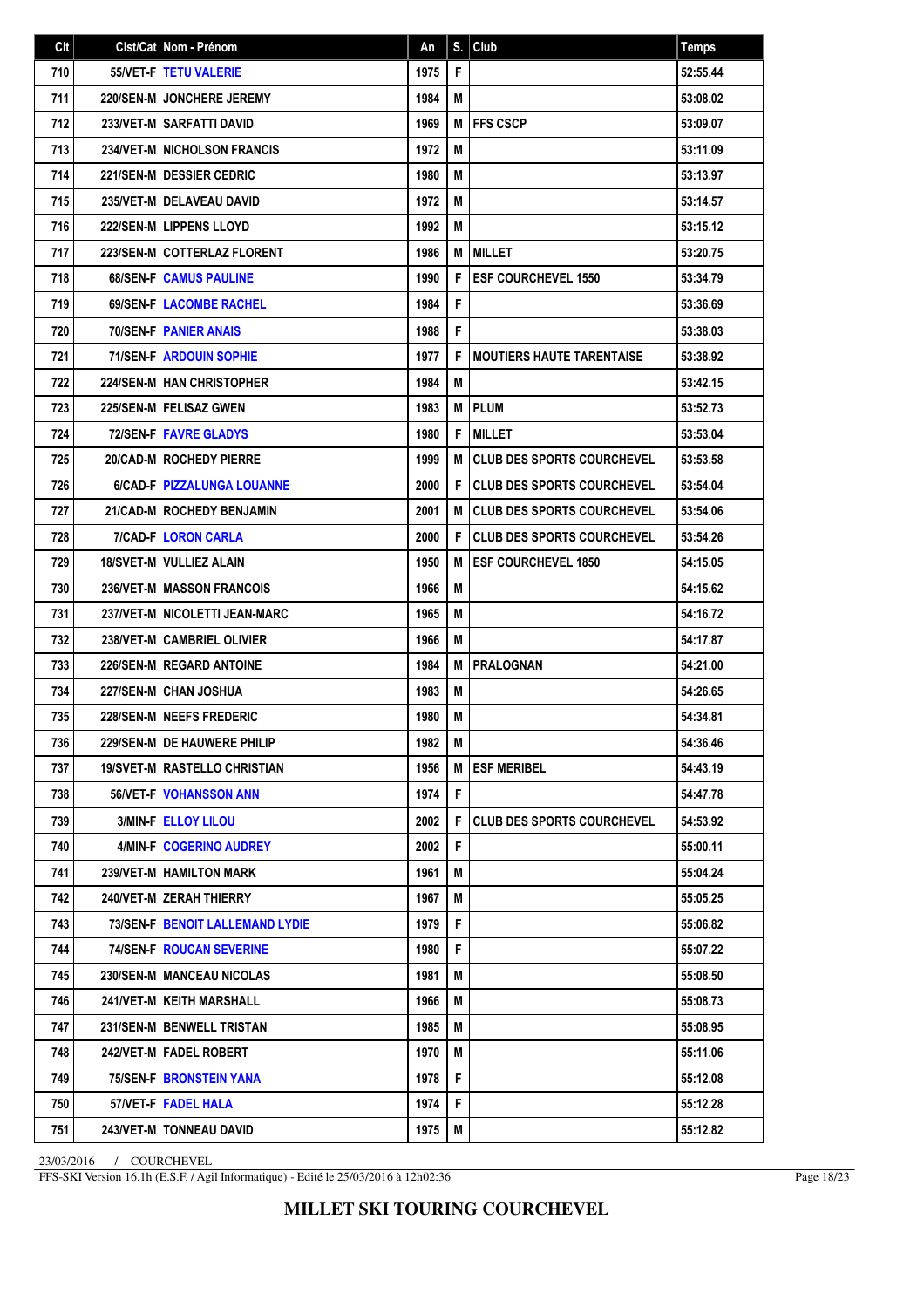| Clt | Cist/Cat   Nom - Prénom             | An   | S. | Club                          | <b>Temps</b> |
|-----|-------------------------------------|------|----|-------------------------------|--------------|
| 752 | 58/VET-F   HANNECART BENEDICTE      | 1969 | F  |                               | 55:20.74     |
| 753 | 232/SEN-M BLERY JEAN-FRANCOIS       | 1989 | M  | <b>ESF COURCHEVEL 1550</b>    | 55:22.02     |
| 754 | <b>244/VET-M   PACHOUD FABRICE</b>  | 1973 | M  |                               | 55:22.76     |
| 755 | 59/VET-F VITTON SILVIA              | 1964 | F  |                               | 55:25.66     |
| 756 | 233/SEN-M LANEYRIE RENAUD           | 1981 | М  |                               | 55:28.99     |
| 757 | 20/SVET-M BURDET ROBERT             | 1951 | M  |                               | 55:36.39     |
| 758 | <b>245/VET-M BRUNET RICHARD</b>     | 1970 | М  |                               | 55:37.03     |
| 759 | 234/SEN-M GOSSEINE PIERRE NICOLAS   | 1978 | M  |                               | 55:42.63     |
| 760 | 235/SEN-M   TISSOT ROSSET MIKAEL    | 1978 | М  |                               | 55:50.61     |
| 761 | <b>11/ESP-FIBRAUM ALEXANDRA</b>     | 1994 | F  |                               | 55:50.70     |
| 762 | <b>12/ESP-FIBARTOLI PAULINE</b>     | 1994 | F  | <b>ESF COURCHEVEL 1550</b>    | 55:53.49     |
| 763 | 60/VET-F   MARISSAEL NATHALIE       | 1971 | F  |                               | 55:59.08     |
| 764 | 21/SVET-M   LANGLOIS DOMINIQUE      | 1954 | М  |                               | 56:07.39     |
| 765 | <b>76/SEN-F CONVERT CAROLINE</b>    | 1978 | F  |                               | 56:08.04     |
| 766 | 246/VET-M   TRIHAN STEPHANE         | 1967 | М  |                               | 56:11.75     |
| 767 | 61/VET-F   JACKSON STACEY           | 1968 | F  |                               | 56:15.80     |
| 768 | 13/ESP-F   KLUYSKENS AMELIE         | 1994 | F  |                               | 56:17.02     |
| 769 | 22/SVET-M LANEYRIE CHRISTIAN        | 1954 | М  |                               | 56:17.91     |
| 770 | 62/VET-F   DECLERCK VERONIQUE       | 1966 | F  |                               | 56:20.65     |
| 771 | <b>77/SEN-FILACREVAZ JULIE</b>      | 1990 | F  |                               | 56:21.73     |
| 772 | <b>247/VET-MILEMOINE LOIC</b>       | 1968 | M  | <b>ESF COURCHEVEL 1550</b>    | 56:22.80     |
| 773 | 236/SEN-M   VEILLARD THOMAS         | 1984 | М  |                               | 56:23.85     |
| 774 | <b>63/VET-FIGUERIN NATHALIE</b>     | 1970 | F  |                               | 56:32.04     |
| 775 | <b>64/VET-F IDOSSETO VIRGINIE</b>   | 1970 | F  |                               | 56:34.04     |
| 776 | <b>78/SEN-FICHEVASSU CAMILLE</b>    | 1989 | F  |                               | 56:34.33     |
| 777 | 79/SEN-F GILOT DELPHINE             | 1992 | F  | <b>MILLET</b>                 | 56:39.09     |
| 778 | 65/VET-FIDE RAEDT ANN               | 1975 | F  |                               | 56:41.36     |
| 779 | 80/SEN-F   POMAGALSKI JULIE         | 1980 | F. |                               | 56:46.00     |
| 780 | <b>66/VET-FICARDI PATRICIA</b>      | 1962 | F  |                               | 56:47.90     |
| 781 | 81/SEN-F   MALAVAL BAZIN SOPHIE     | 1982 | F  |                               | 56:50.67     |
| 782 | 67/VET-F   COSTES LAURETTE          | 1972 | F  |                               | 56:50.86     |
| 783 | 82/SEN-F CORNU FANNY                | 1987 | F  |                               | 56:50.90     |
| 784 | <b>68/VET-FILECERF NATHALIE</b>     | 1972 | F  | <b>MERIBEL SPORT MONTAGNE</b> | 56:56.73     |
| 785 | 83/SEN-F ROSS ELLIE                 | 1986 | F  |                               | 56:57.28     |
| 786 | 248/VET-M BOUVARD HERVE             | 1969 | м  | IDYNASTAR                     | 57:03.22     |
| 787 | 249/VET-M   AILLOUD JEAN-CHRISTOPHE | 1964 | M  | <b>EIFFAGE</b>                | 57:06.57     |
| 788 | <b>69/VET-FIGEUTEN SYLVIE</b>       | 1970 | F. |                               | 57:21.79     |
| 789 | 84/SEN-FIBETTINGER ADELINE          | 1992 | F  | <b>MILLET</b>                 | 57:27.81     |
| 790 | 250/VET-M DE SACY PIERRE            | 1972 | M  |                               | 57:29.06     |
| 791 | <b>70/VET-F   MOREAU ELEONORE</b>   | 1967 | F  | <b>R'COURCHEVEL</b>           | 57:30.47     |
| 792 | 237/SEN-M   MAYALL MARK             | 1977 | M  |                               | 57:33.67     |
| 793 | 71/VET-F   VULLIEZ HELENE           | 1961 | F  | <b>CAF ANNEMASSE</b>          | 57:35.83     |

FFS-SKI Version 16.1h (E.S.F. / Agil Informatique) - Edité le 25/03/2016 à 12h02:36

Page 19/23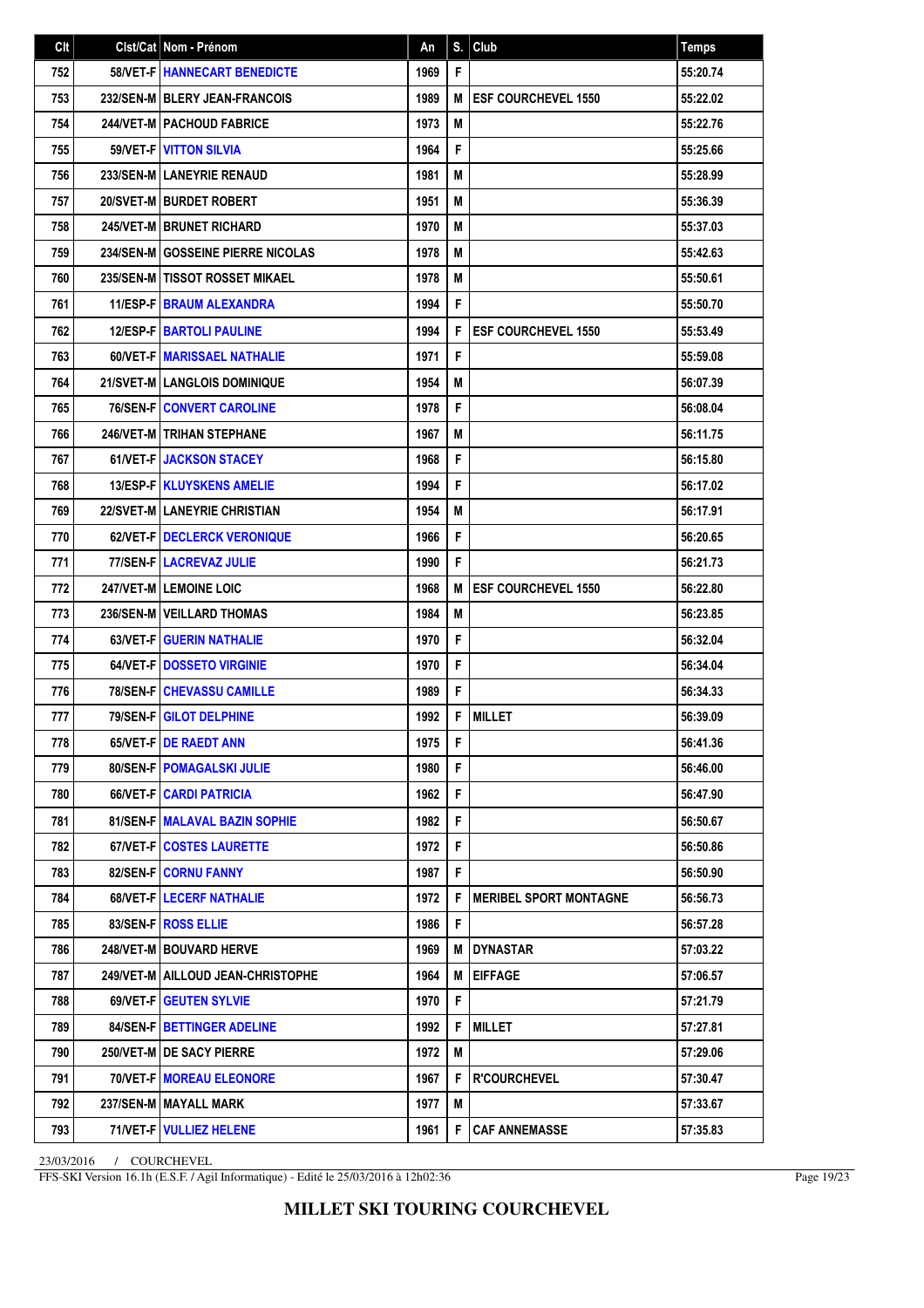| Clt | Clst/Cat Nom - Prénom                  | An   | S. | Club                               | <b>Temps</b> |
|-----|----------------------------------------|------|----|------------------------------------|--------------|
| 794 | <b>251/VET-M   DASSONVILLE LAURENT</b> | 1969 | М  |                                    | 57:39.35     |
| 795 | <b>72/VET-FIDE NALE AUDE</b>           | 1971 | F  |                                    | 57:42.20     |
| 796 | <b>73/VET-FIDAVID CELINE</b>           | 1975 | F  |                                    | 57:42.99     |
| 797 | 252/VET-M RICHARD JEAN-CHRISTOPHE      | 1961 | M  | <b>CAF ANNEMASSE</b>               | 57:51.98     |
| 798 | <b>85/SEN-FIPENNARUN YGERNE</b>        | 1987 | F  |                                    | 57:56.74     |
| 799 | 238/SEN-M   FERRANDO LUIGI             | 1978 | M  |                                    | 57:58.17     |
| 800 | 86/SEN-F   LEBARCQ SOPHIE              | 1979 | F  |                                    | 57:58.74     |
| 801 | 74/VET-F   EXCOFFIER CELINE            | 1974 | F  | <b>COURCHEVEL SPORTS ALPINISME</b> | 57:59.49     |
| 802 | 6/BEN-M GEUTEN MAXIME                  | 2004 | М  |                                    | 58:04.25     |
| 803 | 253/VET-M SEFERIAN JEAN PIERRE         | 1966 | М  |                                    | 58:12.63     |
| 804 | <b>14/ESP-FIROMANET LISA</b>           | 1995 | F  | <b>CAF CHAMBERY</b>                | 58:13.67     |
| 805 | <b>239/SEN-M GIRARDOT CLEMENT</b>      | 1984 | М  |                                    | 58:16.98     |
| 806 | 87/SEN-FISCHNEIDER COLINE              | 1990 | F  |                                    | 58:34.52     |
| 807 | 75/VET-F BAZO ANA                      | 1966 | F  |                                    | 58:38.48     |
| 808 | <b>240/SEN-M GUSEINOV ROMAN</b>        | 1985 | M  |                                    | 58:50.42     |
| 809 | <b>241/SEN-M BRIVADY NICOLAS</b>       | 1977 | М  |                                    | 59:05.75     |
| 810 | <b>254/VET-M   PERROTO THIERRY</b>     | 1973 | M  | <b>PLUM</b>                        | 59:07.29     |
| 811 | <b>76/VET-FIBLANC VALERIE</b>          | 1973 | F  | <b>PLUM</b>                        | 59:08.66     |
| 812 | 1/*-MIPERROTO ANTHONY                  | 2011 | M  | <b>PLUM</b>                        | 59:08.92     |
| 813 | 255/VET-M   MANIGLIER JEAN-CLAUDE      | 1975 | М  |                                    | 59:09.83     |
| 814 | 242/SEN-M   OUVRIER-NEYRET GUILAIN     | 1985 | M  |                                    | 59:10.10     |
| 815 | <b>243/SEN-M CUSIN-MERMET NICOLAS</b>  | 1987 | М  |                                    | 59:10.12     |
| 816 | <b>23/SVET-MIPERINO JEAN-LOUIS</b>     | 1951 | М  |                                    | 59:10.29     |
| 817 | <b>244/SEN-M   BERTHOLON BENJAMIN</b>  | 1981 | M  |                                    | 59:12.07     |
| 818 | <b>245/SEN-M   DEMAISON LIONEL</b>     | 1983 | М  |                                    | 59:14.78     |
| 819 | <b>15/ESP-F JACQUIN PAULINE</b>        | 1994 | F  | <b>ESF COURCHEVEL 1550</b>         | 59:15.89     |
| 820 | <b>8/CAD-F   BERRARD BERENICE</b>      | 1999 | F. |                                    | 59:16.99     |
| 821 | 256/VET-M   BERRARD JEAN-CHRISTOPHE    | 1965 | M  | <b>COURCHEVEL SPORTS ALPINISME</b> | 59:18.00     |
| 822 | 77/VET-F   SETIEY LAURENCE             | 1968 | F  |                                    | 59:19.12     |
| 823 | <b>78/VET-FIBOUBALS FRANCOISE</b>      | 1968 | F  |                                    | 59:19.72     |
| 824 | 79/VET-F   HENNE MURIELLE              | 1970 | F  |                                    | 59:20.19     |
| 825 | <b>88/SEN-FICARRON EDWIGE</b>          | 1985 | F  |                                    | 59:24.25     |
| 826 | 246/SEN-M   FAVRE JEAN-BAPTISTE        | 1978 | M  |                                    | 59:25.49     |
| 827 | 89/SEN-F REBUFFEL JULIE                | 1988 | F  | <b>MILLET</b>                      | 59:26.27     |
| 828 | 7/BEN-M DI LUZIO ENZO                  | 2004 | M  |                                    | 59:27.75     |
| 829 | 90/SEN-F MAZEL LAURE                   | 1984 | F  |                                    | 59:33.34     |
| 830 | 91/SEN-F   BERTRAND KAREN              | 1981 | F  | <b>VALENCE DENSITE</b>             | 59:37.44     |
| 831 | 92/SEN-F   BENWELL ELISABETH           | 1986 | F  |                                    | 59:40.42     |
| 832 | 5/SVET-F READMAN JANE                  | 1955 | F  |                                    | 59:41.99     |
| 833 | 80/VET-F CAMBRIEL SANDRA               | 1969 | F  |                                    | 59:42.92     |
| 834 | 93/SEN-F SOURD MARION                  | 1988 | F  | <b>CAF VANOISE</b>                 | 59:43.73     |
| 835 | 257/VET-M   VONDER BERNARD             | 1968 | M  |                                    | 59:47.43     |

FFS-SKI Version 16.1h (E.S.F. / Agil Informatique) - Edité le 25/03/2016 à 12h02:36

Page 20/23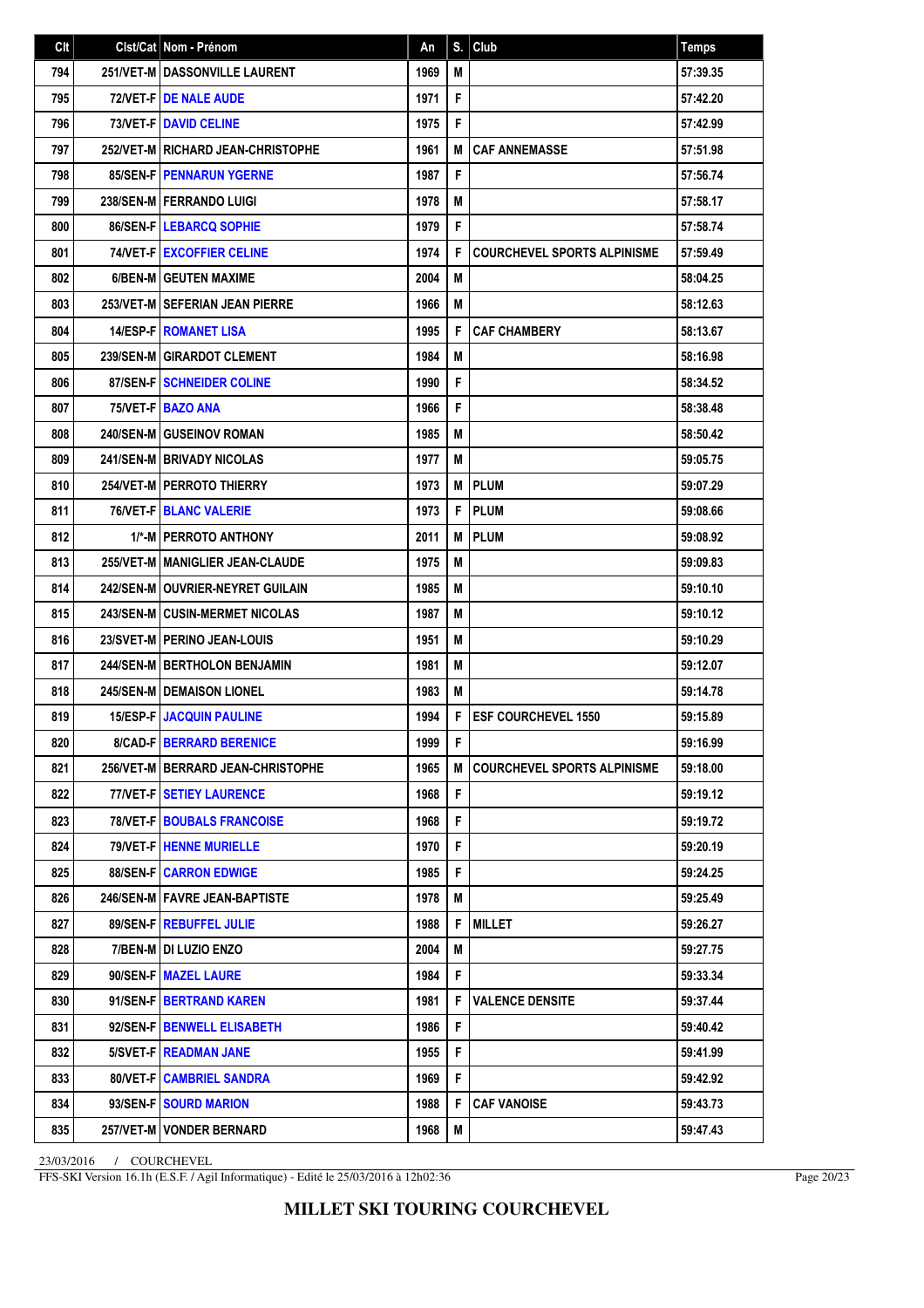| Clt | Cist/Cat   Nom - Prénom                | An   | S. | Club                    | <b>Temps</b> |
|-----|----------------------------------------|------|----|-------------------------|--------------|
| 836 | <b>258/VET-M   BONIN GILBERT</b>       | 1958 | M  | ANV                     | 59:50.12     |
| 837 | 94/SEN-F   VERJUS FLORINE              | 1989 | F  |                         | 59:52.45     |
| 838 | <b>16/ESP-FIHANNECART CLEMENCE</b>     | 1993 | F  |                         | 59:57.90     |
| 839 | 95/SEN-FICOLLIN FLORENCE               | 1988 | F  |                         | 59:59.19     |
| 840 | 96/SEN-F GALAND AMELIE                 | 1978 | F  |                         | 59:59.34     |
| 841 | <b>247/SEN-MIBROYER BERTRAND</b>       | 1980 | M  |                         | 1h00:18.29   |
| 842 | 97/SEN-F MICOLON LOUISE                | 1991 | F  | <b>CHAMONIX</b>         | 1h00:24.61   |
| 843 | <b>24/SVET-M   BERTRAND GILLES</b>     | 1948 | M  | <b>VALENCE DENSITE</b>  | 1h00:31.42   |
| 844 | 98/SEN-F   BORLET EMILIE               | 1981 | F  | <b>CAF MOUTIERS</b>     | 1h00:38.81   |
| 845 | <b>248/SEN-M   MAGNANT EMERIC</b>      | 1978 | M  | <b>CAF MOUTIERS</b>     | 1h00:40.71   |
| 846 | 99/SEN-FICASTAING SARAH                | 1977 | F  |                         | 1h00:57.19   |
| 847 | <b>259/VET-M   VILLETTES FRANCK</b>    | 1971 | М  |                         | 1h00:58.93   |
| 848 | <b>100/SEN-FICHARPENET MARION</b>      | 1979 | F  | <b>MILLET</b>           | 1h01:09.17   |
| 849 | <b>101/SEN-FIHANNECART LOUISE</b>      | 1992 | F  |                         | 1h01:09.98   |
| 850 | <b>102/SEN-FILACHAUD NOEMIE</b>        | 1987 | F  | <b>MILLET</b>           | 1h01:12.44   |
| 851 | <b>81/VET-FIHAMILTON SUZANNE</b>       | 1960 | F  |                         | 1h01:40.60   |
| 852 | 260/VET-M NIVEAU SACHA                 | 1973 | M  |                         | 1h01:41.71   |
| 853 | <b>261/VET-MICHAMBON YVES</b>          | 1961 | M  | <b>CAF ANNEMASSE</b>    | 1h01:46.91   |
| 854 | <b>249/SEN-MIBERTHAUD STEPHANE</b>     | 1984 | M  |                         | 1h01:53.07   |
| 855 | <b>103/SEN-FIROY ESTELLE</b>           | 1983 | F  |                         | 1h01:53.34   |
| 856 | <b>262/VET-M JULLMO PIERRE ANTOINE</b> | 1959 | M  |                         | 1h01:54.65   |
| 857 | 82/VET-F   SUBLET SANDRINE             | 1974 | F  |                         | 1h01:57.68   |
| 858 | 250/SEN-M PEILLON SYLVAIN              | 1978 | M  |                         | 1h02:13.19   |
| 859 | 263/VET-M   MAUTIN-CHAMPETIER ERIC     | 1964 | M  |                         | 1h02:35.11   |
| 860 | <b>83/VET-F RAISIN STEPHANIE</b>       | 1971 | F  |                         | 1h02:52.21   |
| 861 | <b>104/SEN-F   PECHON VIRGINIE</b>     | 1984 | F  | <b>MILLET</b>           | 1h02:54.38   |
| 862 | 264/VET-M LASSUS RICHARD               | 1974 | М  |                         | 1h02:58.41   |
| 863 | <b>105/SEN-F DRAKE MONIKA</b>          | 1989 | F  | <b>MILLET</b>           | 1h03:16.52   |
| 864 | <b>106/SEN-F GALLAY AURELIE</b>        | 1982 | F  | <b>MILLET</b>           | 1h03:16.73   |
| 865 | <b>107/SEN-FIMUTILLOD MYRTILLE</b>     | 1990 | F  | <b>MILLET</b>           | 1h03:18.47   |
| 866 | 84/VET-F   KRYCHOWSKI CHARLOTTE        | 1972 | F  |                         | 1h03:31.52   |
| 867 | <b>108/SEN-F ALLERME MARION</b>        | 1992 | F  |                         | 1h03:34.20   |
| 868 | 265/VET-M   BELLEC GILLES              | 1961 | M  |                         | 1h03:42.92   |
| 869 | 85/VET-F   CAREL-POULET ALICE          | 1971 | F  |                         | 1h03:48.91   |
| 870 | 251/SEN-M   VANOVERSCHELDE FRANCOIS    | 1985 | M  |                         | 1h03:52.93   |
| 871 | 266/VET-M   BOUVARD SEBASTIEN          | 1974 | M  | <b>FFS SCE CHEMINOT</b> | 1h03:57.84   |
| 872 | 252/SEN-M   DE SCHLICHTING THIBAULT    | 1990 | M  |                         | 1h04:06.31   |
| 873 | 267/VET-M GODIN JEAN-CHRISTOPHE        | 1968 | М  |                         | 1h04:20.59   |
| 874 | 22/CAD-M ZERAH NOAM                    | 2000 | М  |                         | 1h04:24.94   |
| 875 | 25/SVET-M   HOUILLON YVES              | 1955 | М  |                         | 1h04:45.25   |
| 876 | 86/VET-F   HOUILLON VERONIQUE          | 1960 | F  |                         | 1h04:45.77   |
| 877 | 253/SEN-M   DE SCHLICHTING EMIL        | 1985 | M  |                         | 1h04:46.27   |

FFS-SKI Version 16.1h (E.S.F. / Agil Informatique) - Edité le 25/03/2016 à 12h02:36

Page 21/23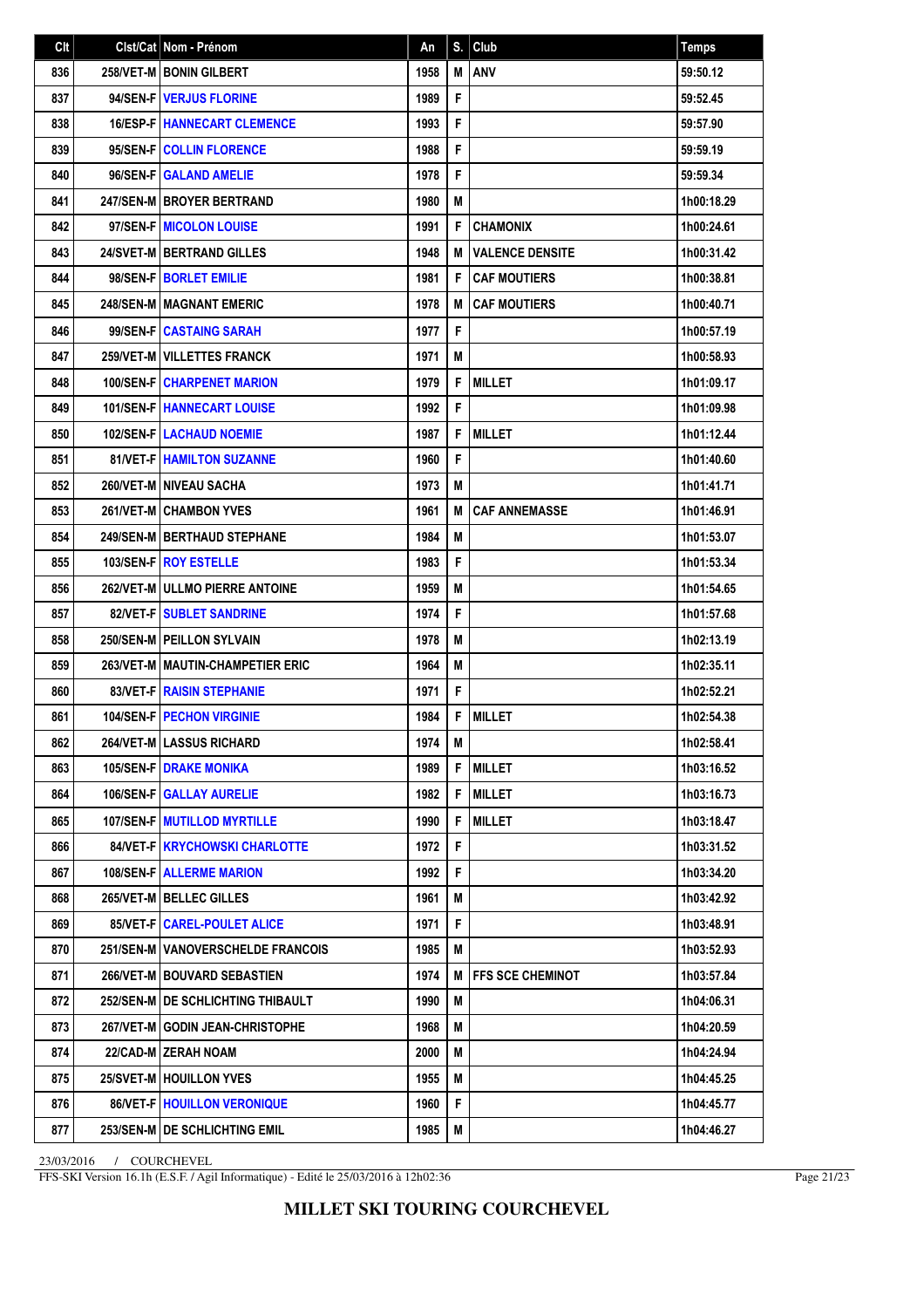| Clt |                    | Cist/Cat   Nom - Prénom                 | An   | S. | Club                               | <b>Temps</b> |
|-----|--------------------|-----------------------------------------|------|----|------------------------------------|--------------|
| 878 |                    | 109/SEN-F   MULATIER VIOLETTE           | 1981 | F  |                                    | 1h04:49.25   |
| 879 |                    | <b>254/SEN-M   MILLS XAVIER</b>         | 1980 | M  | <b>COURCHEVEL SPORTS ALPINISME</b> | 1h04:53.26   |
| 880 |                    | <b>110/SEN-FIPOENSIN BENEDICTE</b>      | 1989 | F  |                                    | 1h05:13.15   |
| 881 |                    | <b>87/VET-FIRIBOUD AURELIE</b>          | 1967 | F  |                                    | 1h05:13.36   |
| 882 |                    | 255/SEN-M FILIPPAZZO FRANCOIS           | 1978 | M  |                                    | 1h05:21.21   |
| 883 |                    | <b>268/VET-M MARIOT MARCEL</b>          | 1958 | M  |                                    | 1h05:41.14   |
| 884 |                    | 9/MIN-M LEBLANC RUDI                    | 2003 | M  |                                    | 1h05:45.90   |
| 885 |                    | 269/VET-M LEBLANC BRUNO                 | 1969 | M  |                                    | 1h05:46.07   |
| 886 |                    | <b>88/VET-FIEATON MELITTINE</b>         | 1962 | F  |                                    | 1h05:47.11   |
| 887 | 270/VET-M KHAN JAN |                                         | 1960 | M  |                                    | 1h05:52.20   |
| 888 |                    | 9/CAD-FICARCEY-COLLET LISA              | 2001 | F  |                                    | 1h06:05.59   |
| 889 |                    | <b>89/VET-FIMINGEON SANDRINE</b>        | 1967 | F  |                                    | 1h06:11.14   |
| 890 |                    | <b>256/SEN-MIGUYON LUDOVIC</b>          | 1980 | M  |                                    | 1h06:27.59   |
| 891 |                    | <b>111/SEN-F TROSSAT-GUYON MATHILDE</b> | 1980 | F  |                                    | 1h06:58.00   |
| 892 |                    | <b>8/BEN-M MATER LUKA</b>               | 2005 | M  | <b>COURCHEVEL SPORTS ALPINISME</b> | 1h07:03.51   |
| 893 |                    | <b>112/SEN-FIMATER NOELLE</b>           | 1977 | F  | <b>ESF COURCHEVEL 1550</b>         | 1h07:03.53   |
| 894 |                    | 113/SEN-F GOSSEINE SIGRID               | 1979 | F  |                                    | 1h07:13.92   |
| 895 |                    | 90/VET-FIREYMOND CAMILLE                | 1976 | F  |                                    | 1h07:21.83   |
| 896 |                    | 9/BEN-M LECERF ANAEL                    | 2004 | M  | <b>CLUB FOND MERIBEL</b>           | 1h07:35.77   |
| 897 |                    | 23/CAD-MILECERF KORBEN                  | 2000 | M  | <b>SKI CLUB MERIBEL</b>            | 1h07:35.91   |
| 898 |                    | 271/VET-MILECERF NICOLAS                | 1973 | M  | <b>MERIBEL SPORT MONTAGNE</b>      | 1h07:36.10   |
| 899 |                    | <b>114/SEN-F BASTIEN JOHANNE</b>        | 1983 | F  | <b>INFONEWS</b>                    | 1h07:41.39   |
| 900 |                    | <b>115/SEN-FILECLAIRE CELINE</b>        | 1979 | F  | <b>INFONEWS</b>                    | 1h07:41.64   |
| 901 |                    | 91/VET-F JOURDAN BEATRICE               | 1967 | F  | <b>FFS USCORG</b>                  | 1h08:00.14   |
| 902 |                    | <b>116/SEN-F CHAVENT ANNE LAURE</b>     | 1986 | F  | <b>MILLET</b>                      | 1h08:11.09   |
| 903 |                    | 92/VET-F   BOUVARD SYLVIE               | 1973 | F  | <b>MILLET</b>                      | 1h08:16.34   |
| 904 |                    | 93/VET-F   CARCEY-COLLET DOMINIQUE      | 1968 | F  |                                    | 1h08:19.94   |
| 905 |                    | 257/SEN-M CRENSHAW JIMMY                | 1986 | М  |                                    | 1h08:30.71   |
| 906 |                    | 24/CAD-M NALGUGIN ANDREY                | 1999 | M  |                                    | 1h08:41.36   |
| 907 |                    | <b>117/SEN-FIMOREAU CLEMENTINE</b>      | 1990 | F  | <b>FROMAGE BEAUFORT</b>            | 1h08:50.13   |
| 908 |                    | 94/VET-F MUGNIER DOMINIQUE              | 1959 | F  |                                    | 1h08:53.26   |
| 909 |                    | <b>7/JUN-FICAMOIN CECILE</b>            | 1996 | F  | <b>FROMAGE BEAUFORT</b>            | 1h09:06.19   |
| 910 |                    | <b>118/SEN-FIDEQUIER SEGOLENE</b>       | 1989 | F  |                                    | 1h09:26.62   |
| 911 |                    | <b>119/SEN-FILAWRIE SUSIE</b>           | 1991 | F  |                                    | 1h09:26.69   |
| 912 |                    | 258/SEN-M GARI CHRISTOPHE               | 1987 | M  |                                    | 1h09:42.52   |
| 913 |                    | 28/ESP-M   FRANCOIS JEREMIE             | 1994 | M  |                                    | 1h09:43.14   |
| 914 |                    | <b>120/SEN-F   BETRANCOURT DOROTHEE</b> | 1980 | F  |                                    | 1h09:51.19   |
| 915 |                    | <b>121/SEN-F   PEYRON MELANIE</b>       | 1985 | F  |                                    | 1h09:52.78   |
| 916 |                    | 259/SEN-M   RUAUX QUENTIN               | 1992 | M  |                                    | 1h09:58.43   |
| 917 |                    | 4/BEN-F   MALAVAL CLARA                 | 2006 | F  | <b>CLUB DES SPORTS COURCHEVEL</b>  | 1h09:59.17   |
| 918 |                    | 95/VET-F   MALAVAL MARIE                | 1974 | F  |                                    | 1h09:59.23   |
| 919 |                    | 272/VET-M   MALAVAL SEBASTIEN           | 1976 | M  |                                    | 1h09:59.46   |

FFS-SKI Version 16.1h (E.S.F. / Agil Informatique) - Edité le 25/03/2016 à 12h02:36

Page 22/23